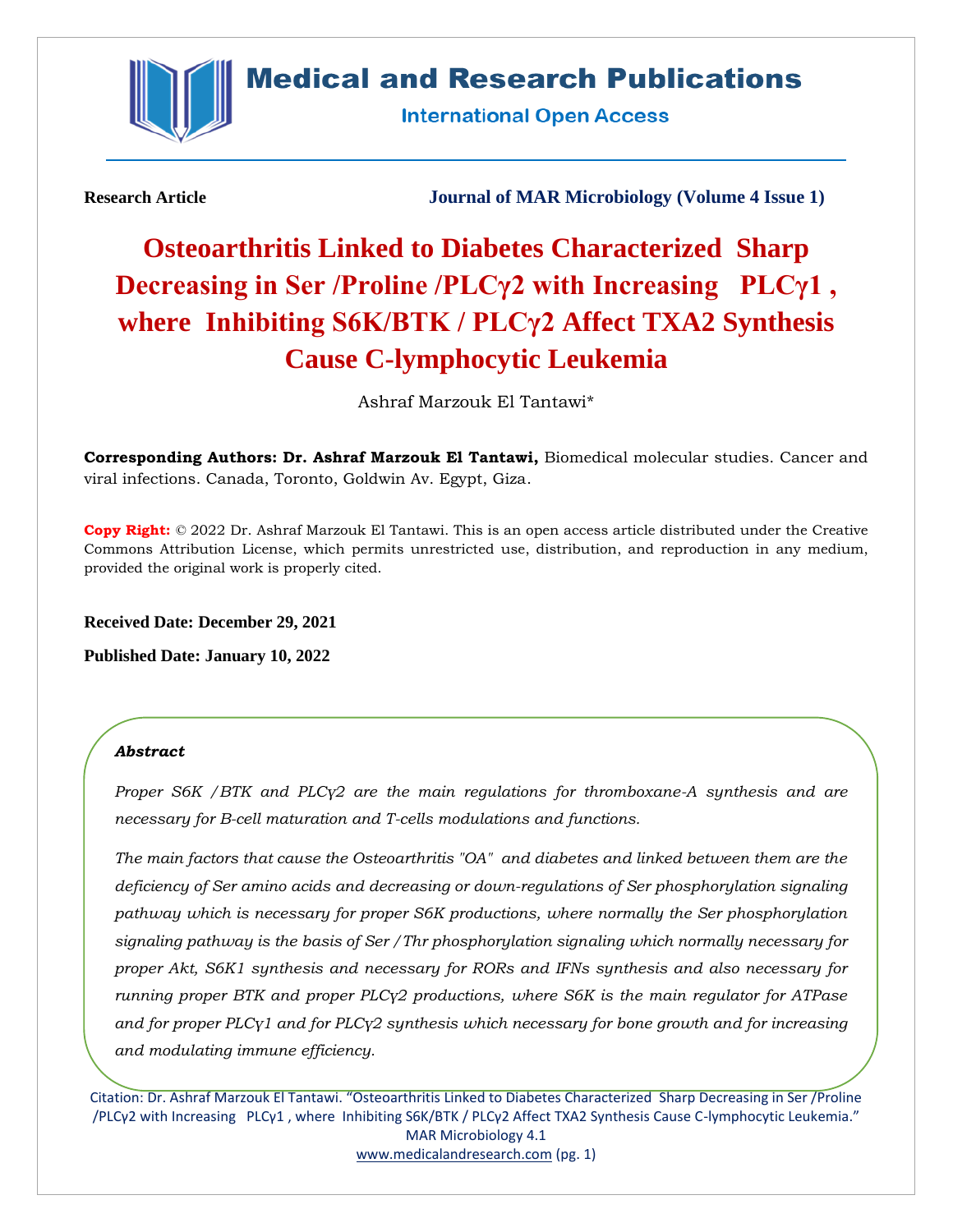*Osteoarthritis "OA" is characterized by a sharp expression in Gamma-Phospholipase C-1 "PLCγ1", with decreasing "or inhibition" in PLCγ2 "PLC beta" productions.* 

*The increase in PLCγ1 with Deficiency in Ser amino acids will lead to deficiency in Ser phosphorylation signaling (which is the main basis for Ser/Thr phosphorylation signaling which has the main function of producing proper S6K), and decreasing in synthase activity will reflect down regulations in BTK pathways and lead to inhibition in PLCγ2 productions which will reflect diabetes (inhibition in Estrogen with the production of Androgen instead of estrogen ) and can reflect early Osteoarthritis"OA" prognosis dépend on the percentage of Deficiency or inhibition in basic amino acids and in basic necessary signaling pathways.* 

*The proper S6K is so necessary for reactivating both PLCγ1&2, where phospholipase Cγ2 (PLCγ2) is activated from a variety of cell surface receptors such as SyK "S6K".* 

*As, the B cells are promoted by the function and activities of both PLCγ1&2, as the deficiency in Ser amino acids will reflect decreasing in Ser phosphorylation pathways and then decreasing in Estrogen synthesis, with increasing in Androgen synthesis which leads to decreasing in PLCs isoforms production and lead to pathogenic diabetes problem. So T2DM is strongly connected with OA disease and both are having the same syndrome of causing their pathogenic problems, and any early step from any of those two or more similar diseases can lead to the other.* 

*Pathogenic type 2 diabetes is associated with progressive beta-cell impairment due to the mutations in the production of normal insulin which is due to missing Ser phosphorylation signaling during mTOR Ser/Thr phosphorylation pathways that reflect Inhibition in the releasing of PS/T-Thymine -Kinase and PS/T-Cytosine -kinase chains (mTORC1) which are regulating hydrophobic amino acids synthesis which can be modified by synthetase enzymes for creating the first active gamma-subunits (upon synthetase effects) that will be modified by synthase effect for Beta-subunit synthesis than for alpha subunits upon phospholipase effects respectively.*

Citation: Dr. Ashraf Marzouk El Tantawi. "Osteoarthritis Linked to Diabetes Characterized Sharp Decreasing in Ser /Proline /PLCγ2 with Increasing PLCγ1 , where Inhibiting S6K/BTK / PLCγ2 Affect TXA2 Synthesis Cause C-lymphocytic Leukemia." MAR Microbiology 4.1 [www.medicalandresearch.com](http://www.medicalandresearch.com/) (pg. 2)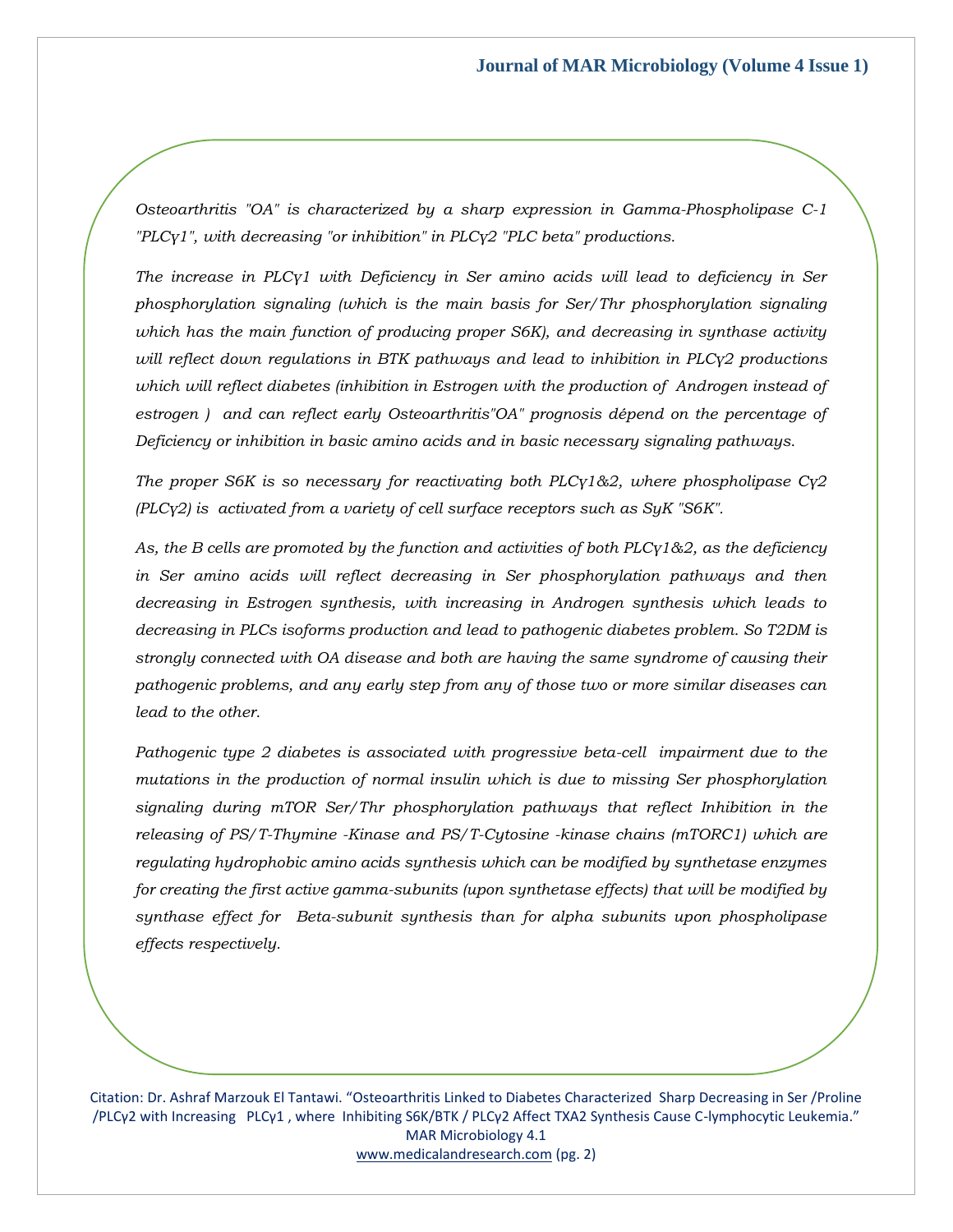*The previous releasing of PS/T-Thymine -Kinase and PS/T-Cytosine -kinase chains (mTORC1) from specifically the phosphorylations of Ser pathway is so necessary steps and mechanism for normal S6K productions, necessary for IFN-Gamma and for PLCγ1 productions, and therefore necessary for normal PLCγ2 synthesis which is necessary for B-cell activities, for Tcells modulations, for modulating anti-inflammatory steps and procedures, for thromboxane-A synthesis, and for bone growth and modulation.* 

*Inhibition in PS/T-Thymine -Kinase and PS/T-Cytosine -kinase chains (mTORC1) productions can be the main reason for inhibition the beta subunits productions that can be the reason of decreasing in the hyperpolarization and then the electrical activity will lead to decreasing in the abolition of Ça+ which will lead to increase in the dropping in blood pressure.* 

*Deficiency in the conversion of glutamate to glutamate and decreasing in proline biosynthesis can affect cartilage synthesis and bone growth due to decreasing in the activities of mitochondrial OPA1 oxidations.*

*It's imp to note that: Tyrosine phosphatase PTPs are an important regulator of chondrogenic patterning and are critical regulators of tyrosine phosphorylation than it's activity depends on Tyr, Ser synthesis (hydrophobic acids) and on JAK state signaling activities. And so, the proline-rich tyrosine kinases regulate proper PLCs isoforms which compete for the binding site at the very C terminus of fibroblast growth factor for osteoprogenitor embryonic development, and bone formations.*

*Synthetase is the main regulator for PLCγ1 activities followed by synthase effects for betasubunits ( "PLCγ2" ) productions which is able to "upregulate phospholipase activity" for alpha subunits (PLC-alpha) productions for reactivating fibroblast growth factor receptor (FGFR2) and for reactivating antigens and TLR4 productions.*

*Where, PLCγ1 competes for a binding site at the very C terminus of FGFR2 for embryonic development and bones growth, whereas, PLCs isoforms are involved in multiple stages in TLR4, interferon, and in anti-inflammatory steps. And also, PLCγ1 recruit to CSF-1 is following imp stages for producing PLCγ2 which is necessary for activating anti-inflammatory where IFN-γ activates PLC-γ2 via an upstream of tyrosine kinase.*

Citation: Dr. Ashraf Marzouk El Tantawi. "Osteoarthritis Linked to Diabetes Characterized Sharp Decreasing in Ser /Proline /PLCγ2 with Increasing PLCγ1 , where Inhibiting S6K/BTK / PLCγ2 Affect TXA2 Synthesis Cause C-lymphocytic Leukemia." MAR Microbiology 4.1 [www.medicalandresearch.com](http://www.medicalandresearch.com/) (pg. 3)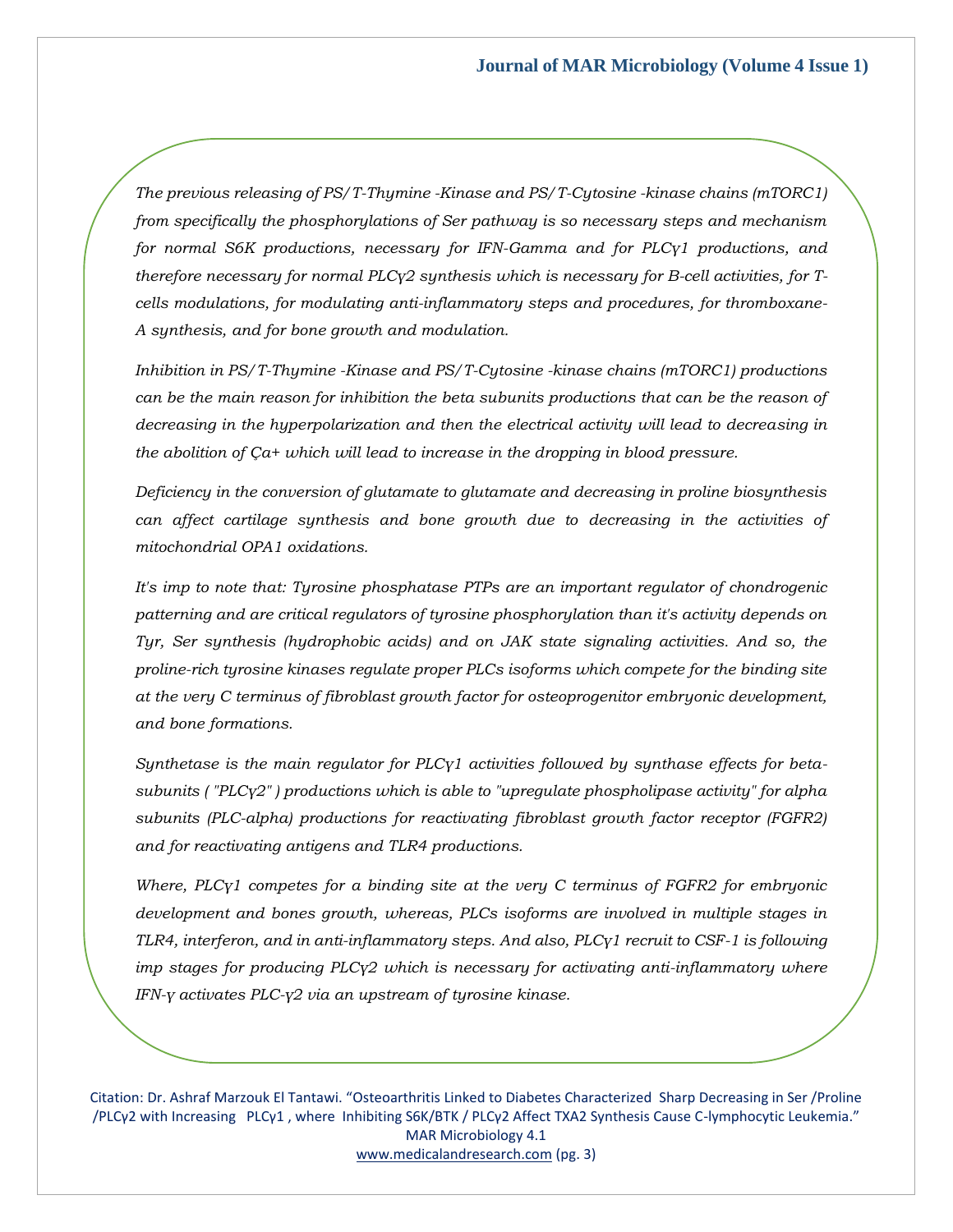*The PLCγ1 and PLCγ2 (PLCs) are so important in anti-inflammatory processes and can be considered as having the main roles of characterizing the activities of thromboxane and fibrin through re-modulating immune and T cells activities.* 

*Inhibitions or reduction or mutations in S6K, in BTK and in the original main normal PLCγ2 productions will cause an inherent or inhibition in CXCL12 then followed by inherent or inhibition in CXCR4 then reflect inherently or inhibition in the regulation of B-cell growth, migrations, adhesions and functions.* 

*Proline amino acids are necessary for reactivating OPA1 anabolic oxidations (started by synthetase, then synthase, then phospholipase for producing gamma "PLCγ1", then beta "PLCγ2", then alpha "PLC-a" subunits respectively ) for cartilage synthesis which promote PLCγ2 synthesis necessary for bone growth including antigen and thromboxane-A synthesis.*

# **Purpose of study:**

Understanding the main reasons for causing chronic lymphocytic leukemia "CLL" where proper S6K /BTK and PLCγ2 are main regulations for thromboxane-A synthesis and necessary for B-cells maturation and T-cells modulations.

Also, it's important to Understand main factors that cause and link the Osteoarthritis "OA" with diabetes which are the deficiency in Ser amino acids and mutated S6K production lead to deficiency or inhibition in Ser phosphorylation signaling which normally is the basis of Ser /Thr phosphorylation signalling which necessarily for Akt, S6K1 synthesis and necessary for RORs and IFNs synthesis and also necessary for proper PLCγ2 productions , where S6K is main regulator for ATPase and for proper PLCγ2 synthesis , that I have to note that the shortage ratio of amino acids (or enzymes or steps) is the ratio that can define the degree and type of specific disease that can differ from others which can linked together with the same Syndromes of disease , and also the shortage ratio between the beta Cytokines producions and the ratio of sudden high inflammations productions "and the type of its inflammatory molecules" have to be calculated and considered related to the patients ages (whether child, youth or old ages) and the duration of the chronic disease disease , that some can be confused to differentiate between auto-immune disease and regular disease problems diagnosis.

Citation: Dr. Ashraf Marzouk El Tantawi. "Osteoarthritis Linked to Diabetes Characterized Sharp Decreasing in Ser /Proline /PLCγ2 with Increasing PLCγ1 , where Inhibiting S6K/BTK / PLCγ2 Affect TXA2 Synthesis Cause C-lymphocytic Leukemia." MAR Microbiology 4.1 [www.medicalandresearch.com](http://www.medicalandresearch.com/) (pg. 4)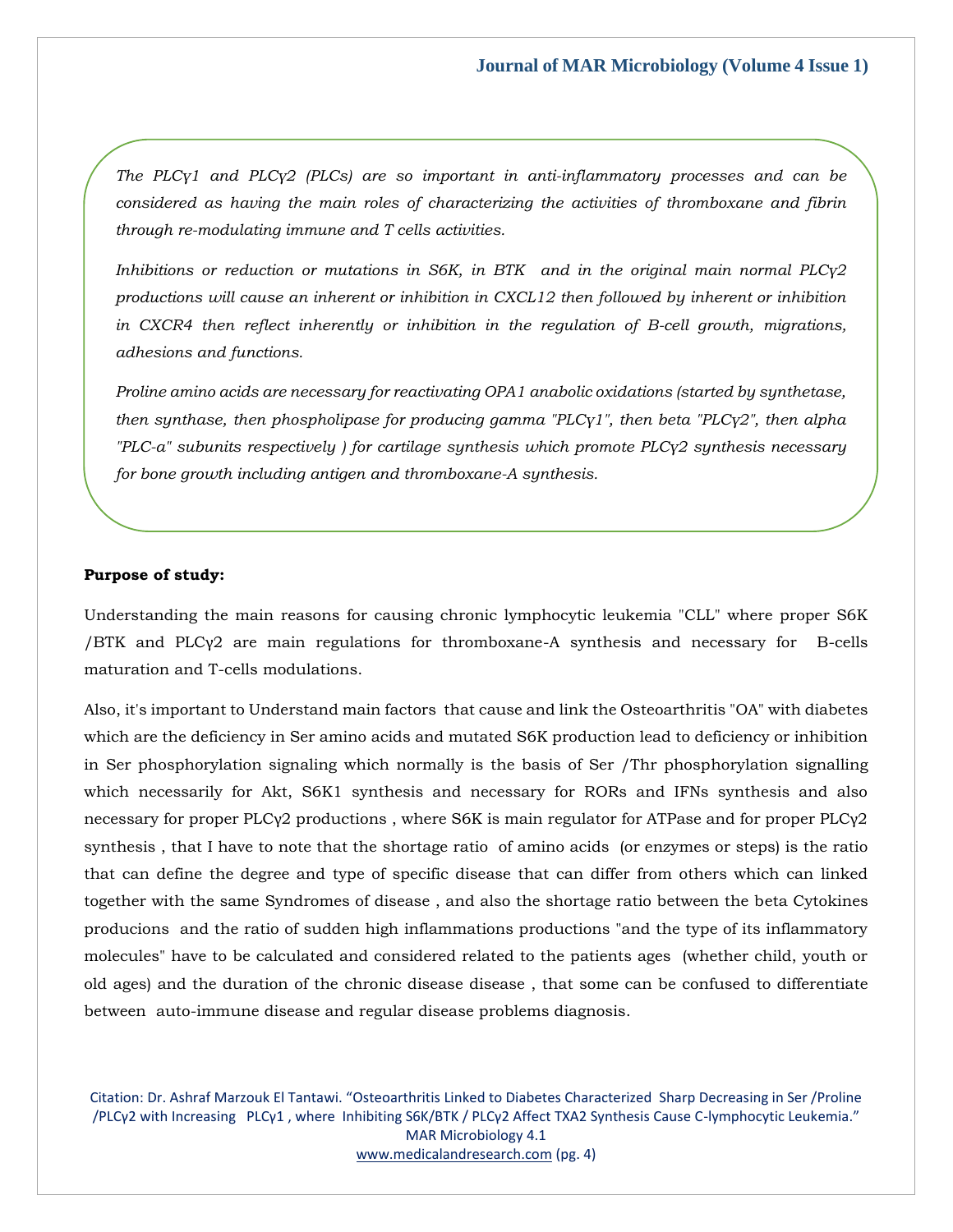That, There was a case of a child with 9-year-old who had a suspicion of loss of bone maturation and growth, and has a sudden infection in the right lung and a lack of breathing with pain. It was found that there was a pulmonary abscess in the right lung, and there was a development with the appearance of an airbag or "inflammatory fluid bag" surrounding

respiratory cells on the right side. The occurrence of inflammations molecules and their growth was rapid enough faster than IFNs productions and faster than PLCγ2 productions due to to the age of the child, "Note some her regular treating doctors diagnosed her medical conditions as a type of Autoimmune disease and she has weakened immunity due to sudden fast infection related to her young age".

# **Highlights:**

Increasing in PLCγ1 with Deficiency in Ser, in proper S6K, and decreasing in synthase activity with inhibition in PLCγ2 will reflect decreasing in anti-inflammatory processes, reflect starting or increasing in Osteoarthritis syndromes, and also reflects the appearance of diabetes syndrome.

\_proper healthy PLCγ2 are so necessary for increasing re-modulate immune efficiencies, and for remodulate antigen and T-cells refunctions, and also proper healthy PLCγ2 production are so imp for recovery from osteoporosis and from both Osteoarthritis and diabetes.

\_inhibition in PLCγ2 Bio-Synthesis can reflect decreasing or inhibition in Thromboxane-A 1 percentages and its Molecular structure, Where, CLL is characterized by inhibition in BTK, inhibition in PLCγ2 synthesis, inhibition in main antigen synthesis, and inhibition in the proper normal Thromboxane-A synthesis which is regulated mainly by PLCγ1 then IFNs production then regulated by PLCγ2 proper productions.

\_Chronic lymphocytic leukemia (CLL) observed during treatment with B-cell receptor inhibitors pathway including inhibitor of Bruton's tyrosine kinase-PLC $\gamma$ 2, where, CLL can be strongly linked to Osteoporosis "OA", and Linked to both Osteoarthritis and diabetes too.

#### **Keywords:**

\_Phospholipase C-1 "PLCγ1",

\_Phospholipase C-2 "PLCγ2 "necessary for anti-inflammatory steps,

\_Osteoarthritis OA tissue cells

\_Osteoporosis tissue cells

Citation: Dr. Ashraf Marzouk El Tantawi. "Osteoarthritis Linked to Diabetes Characterized Sharp Decreasing in Ser /Proline /PLCγ2 with Increasing PLCγ1 , where Inhibiting S6K/BTK / PLCγ2 Affect TXA2 Synthesis Cause C-lymphocytic Leukemia." MAR Microbiology 4.1 [www.medicalandresearch.com](http://www.medicalandresearch.com/) (pg. 5)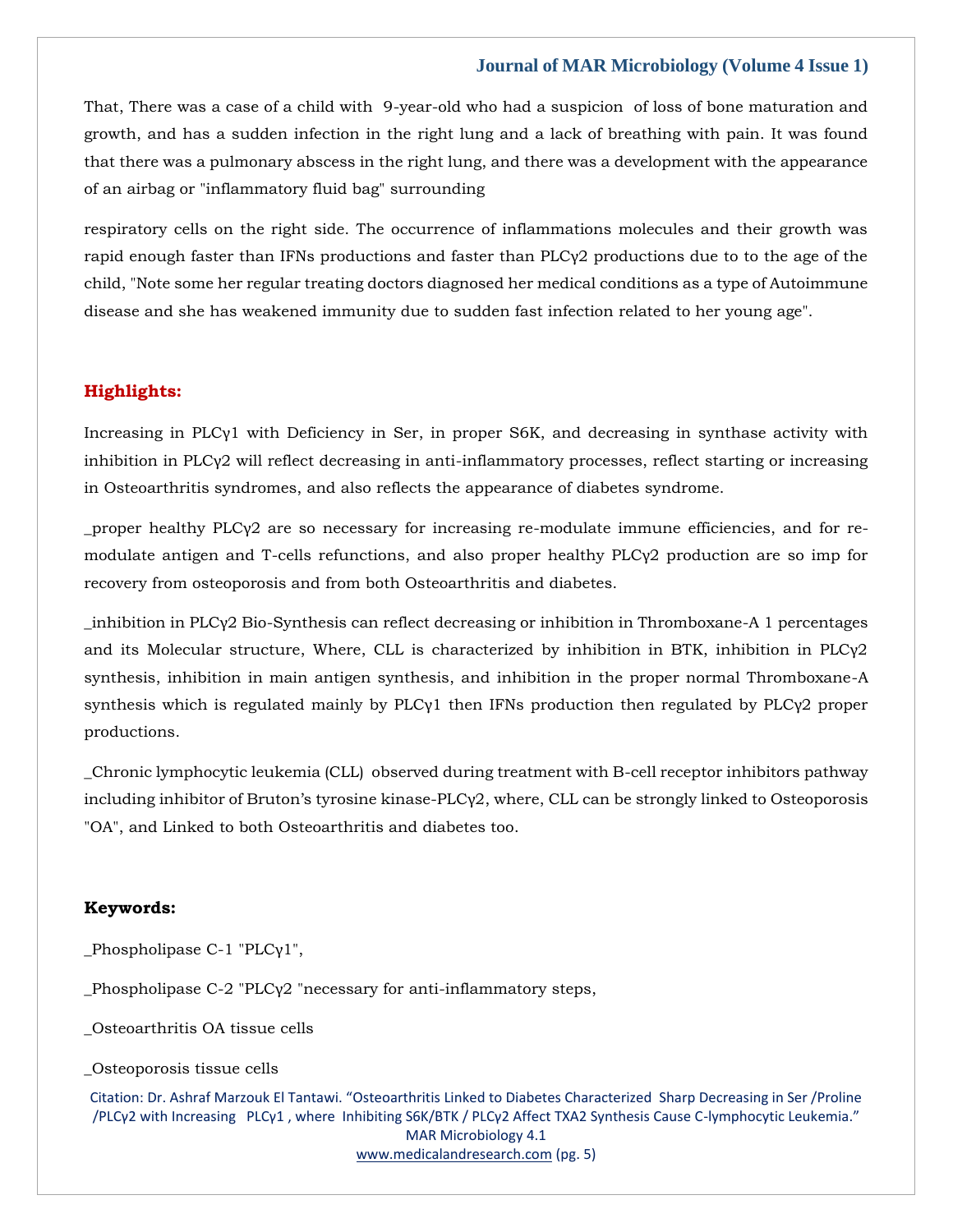\_Osteoclast processes \_Osteoblast processes

\_Ser/Thr phosphorylation signaling,

Deficiency in PS/-Thymine-kinases reflect mutated S6K, deficiency in PLCγ2, deficiency in B cells and T-cells modulation, and deficiency in OPA1 repair,

\_S6K, estrogen, androgyne,

\_JAK state signaling

\_diabetes

pathogenic tissue cells

\_Tyrosine phosphatase

PTPs

\_Colony-stimulating Factor-1 "CSF-1"

\_inositol-1,4,5-triphosphate (IP3) and Diacylglycerol

\_thromboxane-A "TXA2"

\_CXCR4, CXCL12

\_pathogenic chronic lymphocytic leukemia (CLL) tissue cells

\_B cells and B cells receptors "BCR"

\_osteprogenitor pathway

\_Fibroblast growth factor receptor 2 "FGFR2"

\_interferon regulatory factors (IRFs)

# **Introduction:**

Osteoarthritis is characterized by a sharp expression in Gamma-Phospholipase C-1 "PLCγ1", with decreasing in PLCγ2 "PLC beta" which improved by phospholipase oxidations for producing PLC alpha for proliferation and calcium entry ", where PLCγ1 was highly expressed in human OA chondrocytes [1] ) which is implicated processes including mitogenesis and calcium entry.

Phospholipase C isoforms (PLCs) are essential mediators for cellular signaling and metabolism.

Citation: Dr. Ashraf Marzouk El Tantawi. "Osteoarthritis Linked to Diabetes Characterized Sharp Decreasing in Ser /Proline /PLCγ2 with Increasing PLCγ1 , where Inhibiting S6K/BTK / PLCγ2 Affect TXA2 Synthesis Cause C-lymphocytic Leukemia." MAR Microbiology 4.1 [www.medicalandresearch.com](http://www.medicalandresearch.com/) (pg. 6)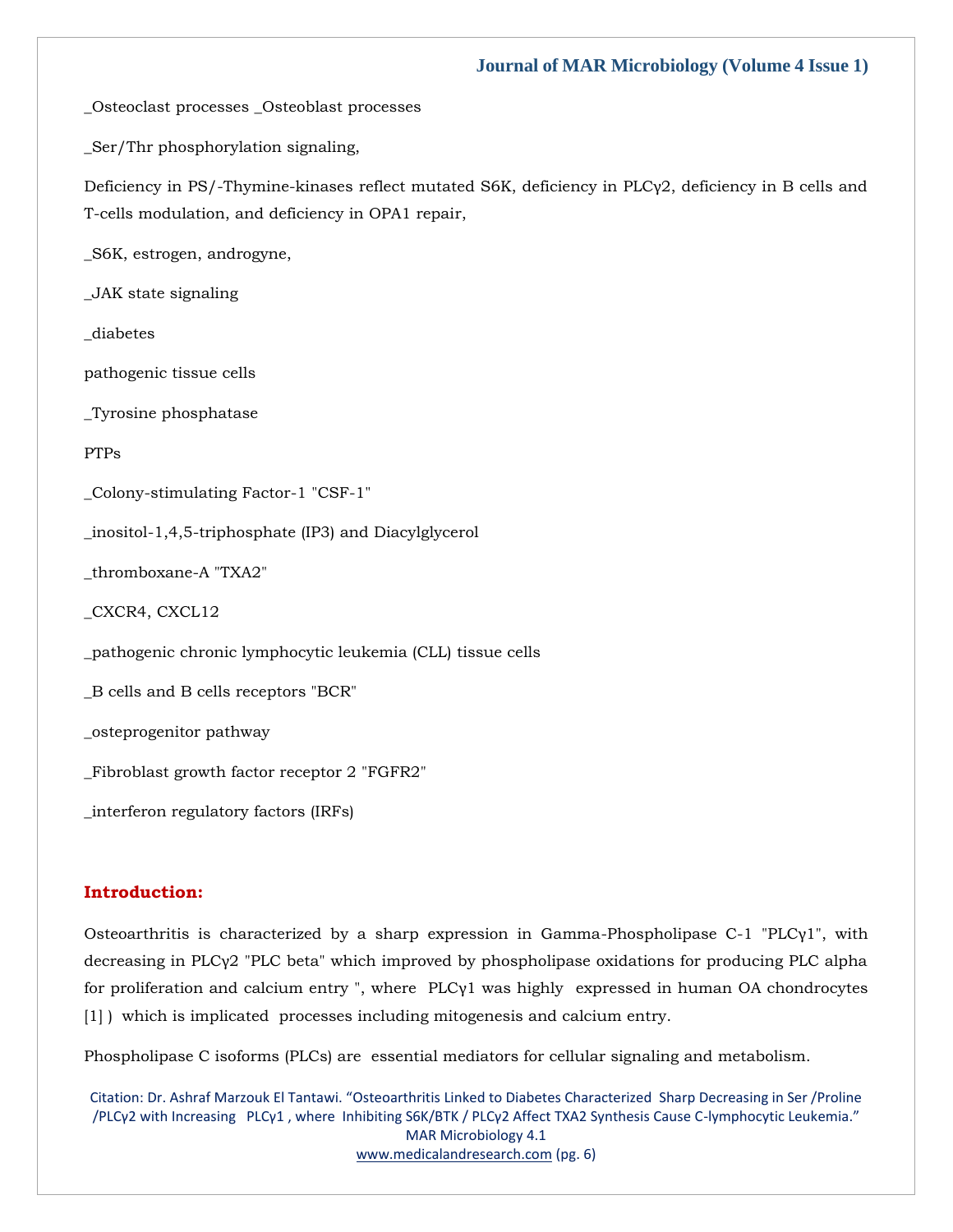PLCs regulate multiple cellular processes including proliferation and biological bones growth by generating bioactive molecules such as inositol-1,4,5-triphosphate (IP3) and diacylglycerol.

That, PLCγ1 basis of inhibition-driven autophagy of IL-1β-treated chondrocyte confers cartilage protection against osteoarthritis. [2] the only presence of PLCγ1 has the ability and roles of analyzing biological molecules "Osteoclast" for expressing its specified functions so, slightly inhibition or decreasing in PLCγ1 will decrease osteoclast and also re functioning PLCγ1 for reactivating the expression of PLC $\gamma$ 2 which reduce the analyzing function of PLC $\gamma$ 1 and then give the priority to PLCbeta "PLCγ2" for beta-oxidation for activating anti-inflammatory processes , and for PLC-alpha production for proliferations functions which for activating osteoblast processes , bone growth , and cells proliferation.

Where, the availability of proline is necessary for activating and accelerating OPA1 oxidative processes for cartilages synthesis and also the availability of necessary hydrophobic amino acids proper synthesis "eg : Tyr, Leu, Pro, Gly, Ser,... etc" will activate and will accelerate proper OPA1 oxidative processes which promote and activate necessary anabolic cycles for activating BTK which regulate PLCγ2 for bone growth and for modulating immune effectiveness.

The Deficiency in the conversion of glutarate to glutamate and decreasing in proline biosynthesis strongly affect cartilage synthesis due to decreasing in the activation of mitochondrial OPA1 oxidative processes [3] , also, deficiency in the mitochondrial OPA1 membrane bio-repairs can reflect a deficiency in the proper S6K productions lead to deficiency in OPA1 mitochondrial repair synthetase activities lead to deficiency in OPA1 synthase, and in phospholipase activities and their molecular structure lead to decreasing in antigens synthesis and activities that can reflect decreasing in PLCγ2 then in SIRPα1, and in TLR4 biosynthesis, that can reflect increasing in catabolic analyzing processes that can analyze the phospholipid and interstitium fluid molecules.

#### **Method and Results:**

S6K /BTK and PLCγ2 are the main regulations for thromboxane-A synthesis and are necessary for Bcell maturation and T-cells modulations.

Where, it's important to Understand main factors that cause Osteoarthritis "OA" and diabetes which are the deficiency in Ser amino acids that lead to mutated S6K production due to deficiency or inhibition in Ser phosphorylation signaling which normally is the basis of Ser /Thr phosphorylation signaling which normally necessary for proper Akt, S6K1 synthesis and necessary for RORs and IFNs synthesis and also necessary for proper PLCγ2 productions.

Citation: Dr. Ashraf Marzouk El Tantawi. "Osteoarthritis Linked to Diabetes Characterized Sharp Decreasing in Ser /Proline /PLCγ2 with Increasing PLCγ1 , where Inhibiting S6K/BTK / PLCγ2 Affect TXA2 Synthesis Cause C-lymphocytic Leukemia." MAR Microbiology 4.1 [www.medicalandresearch.com](http://www.medicalandresearch.com/) (pg. 7)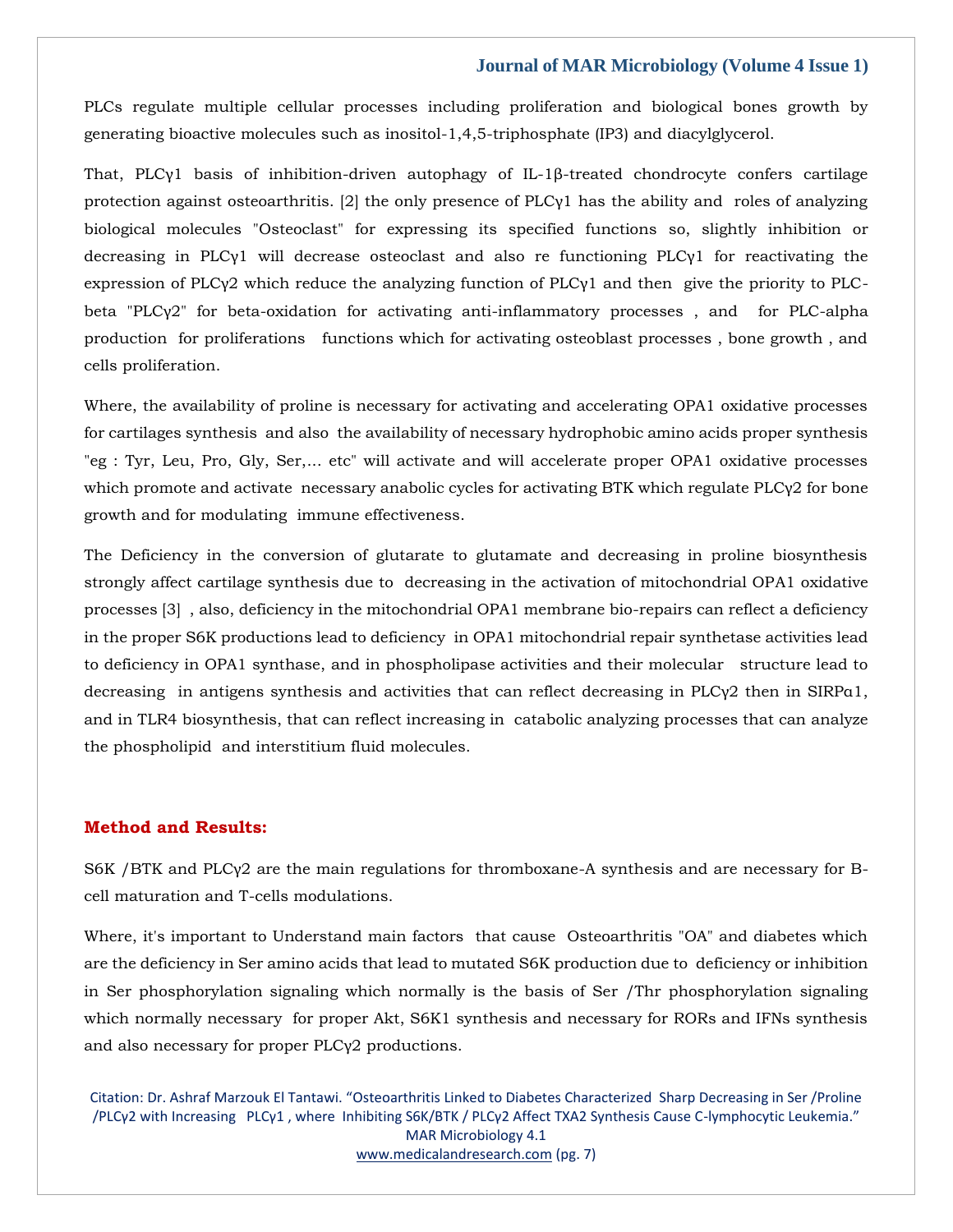Proper S6K productions are the main regulator for ATPase, for OPA1 repair, and for BTK and proper PLCγ1 & PLCγ2 synthesis which is necessary for bone growth.

Osteoarthritis "OA" is characterized by a sharp expression in Gamma-Phospholipase C-1 "PLCγ1", with decreasing "or inhibition" in BTK and PLCγ2 "PLC beta" leading to decreasing in beta-cells and T-cells modulations.

The increasing in PLCγ1 with Deficiency in Ser will reflect mutated S6K productivity, and in synthase activity with inhibition in PLCγ2 that will reflect Inhibition in estrogen synthesis and androgyne synthesis that reflect diabetes problem and Osteoarthritis"OA that we'll discuss why both diseases are connected and their causes depend mainly on the availability of Ser amino acids then on the Tyr and their phosphorylation signaling pathway.

Deficiency or inhibition in the proper S6K, in Ser and Tyr amino a. synthesis , in OPA1 synthase activities , and alpha-oxidation with increasing in PLCγ1 will reflect diabetes and increasing in Osteoarthritis "OA"

PLCγ1 is a protein molecule that its activity depends on Tyr phosphatase , and gamma common receptors synthesis which re-activated by JAK STAT signaling which is also regulated by synthetase enzyme where synthetase is the main second enzyme in OPA1 chains after COX enzyme (followed by synthase and phospholipase respectively ), that proper synthetase enzyme responsible for proper gamma oxidations and pyrimidine synthesis (or extraction) for hydrophobic amino acids (Ser, Tyr, Leu,...) synthesis, that the proper activity of synthetase enzymes is so necessary for creating signals transmission which can reactivate mTOR pathway and for re-production the active gamma subunits which upon JAK signaling mediate will creation their receptors then upon synthase enzyme effects will produce active beta-subunits molecules (where, beta subunits chain contain the modified gamma subunits through beta-oxidation which contain modified hydroponic a.a., then upon phospholipase effect will promote the alpha-oxidations for more modifications for producing alpha subunits active chain which necessary for proliferation and bones growth.

The PLCγ1/PLCγ2 double-deficient B cell progenitors have reduced expression of genes related to B cell lineage, IL-7 signaling, and cell cycle. [4] That the activities of both PLCγ1&2 are linked to each other and are so necessary for re-activation of B-cells maturation , where, B Cells regulate the productions antigen-specific immunoglobulin necessary for anti-inflammatory processes, therefore the deficiency or mutations in PLCγ1&2 will lead to decreasing in or lead to Malignant transformation in B cells that can cause mutations and cancers as chronic lymphocytic leukemia (CLL) and can cause several pathogenic problems as diabetes and OA diseases.

Citation: Dr. Ashraf Marzouk El Tantawi. "Osteoarthritis Linked to Diabetes Characterized Sharp Decreasing in Ser /Proline /PLCγ2 with Increasing PLCγ1 , where Inhibiting S6K/BTK / PLCγ2 Affect TXA2 Synthesis Cause C-lymphocytic Leukemia." MAR Microbiology 4.1 [www.medicalandresearch.com](http://www.medicalandresearch.com/) (pg. 8)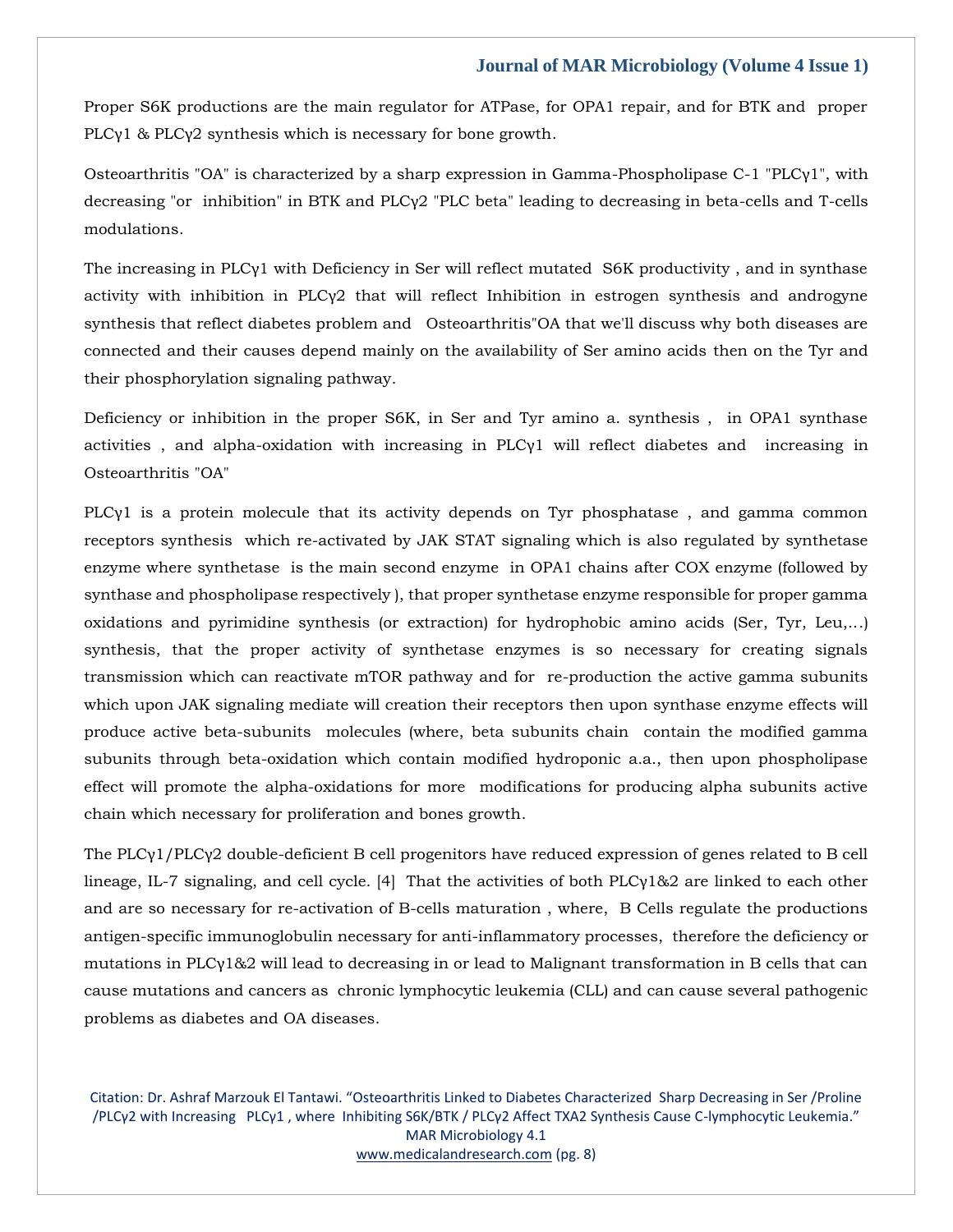B-cells are promoted by the function of both PLCγ1& 2 , That PLCγ1 synthesis mainly depends on mTOR Ser /Thr phosphorylations signaling pathways (mTS/TP ) which produce whether proper active S6K genes or not proper forms which depending on the availability of Ser amino acids in nutrients molecules for running its necessity phosphorylation pathway "that deficiency in Ser amino acids will reflect decreasing in Estrogen and then increasing in Androgen synthesis which lead to pathogenic diabetes problem".[5]

Proper S6K synthesis is so necessary for reactivating ribosomal ATPase which is necessary for mitochondrial OPA1 membrane repair (through regulating GTPase productions ) where normal OPA1 is necessary for activates and regulating proper PLCγ1 production and its roots of activities pathways which supposed to be completed by creating and producing its second isoforms beta structure form "PLCγ2" upon synthase effect for B-cell maturation, and then for anti-inflammation followed by creating PLC-alpha upon phospholipase functions for promoting proliferation and bone growth through SIRPa and TLR4 productions.

In case of deficiency in mTOR Ser/Thr phosphorylations signaling due to deficiency in Ser phosphorylation will produce non proper mutated S6K "missing Ser hydrophobic amino acids" that will lead to diabetes pathogenic problems, and then the  $PLC\gamma2$  will not be produced or in some cases mutated PLCγ2 can be formed missing necessary hydroponic (Tyr, leu, Pro, etc) that will lead to diabetes, OA, and cancer pathogenesis.

Pathogenic type 2 diabetes is associated with progressive beta-cell impairment due to the mutations in the production of normal Estrogen which due to missing of Ser phosphorylation signaling during mTOR Ser/Thr phosphorylation pathways will lead to Inhibition or decrease in the releasing of PS/T-Thymine -Kinase and PS/T-Cytosine -kinase chains (mTORC1) that those two kinases are depending on the availability of Ser and its phosphorylation pathway where Ser synthesis in vivo depending on synthetase which are regulate hydrophobic amino acids synthesis which can be modified by synthetase oxidations for creating the first active gamma-subunits that will be modified by synthase effect "beta-oxidation" for active Beta-subunit synthesis which is necessary for "anti-inflammations" then for alpha subunits upon phospholipase effects "alpha-oxidations" which necessary for proliferation respectively.

The releasing of PS/T-Thymine -Kinase and PS/T-Cytosine -kinase chains or (mTORC1) from specifically the phosphorylations of Ser signaling pathway is so necessary steps for the mechanism of normal and proper S6K productions which necessary for IFN-Gamma and PLCγ1 productions, "in proper active forms" and therefore necessary for normal PLCγ2 synthesis which is necessary for B-cell activities , for T-cells modulations, for modulating anti-inflammatory steps and processes , for thromboxane-A synthesis, and for bone growth and maturation. [6A\*]

Citation: Dr. Ashraf Marzouk El Tantawi. "Osteoarthritis Linked to Diabetes Characterized Sharp Decreasing in Ser /Proline /PLCγ2 with Increasing PLCγ1 , where Inhibiting S6K/BTK / PLCγ2 Affect TXA2 Synthesis Cause C-lymphocytic Leukemia." MAR Microbiology 4.1 [www.medicalandresearch.com](http://www.medicalandresearch.com/) (pg. 9)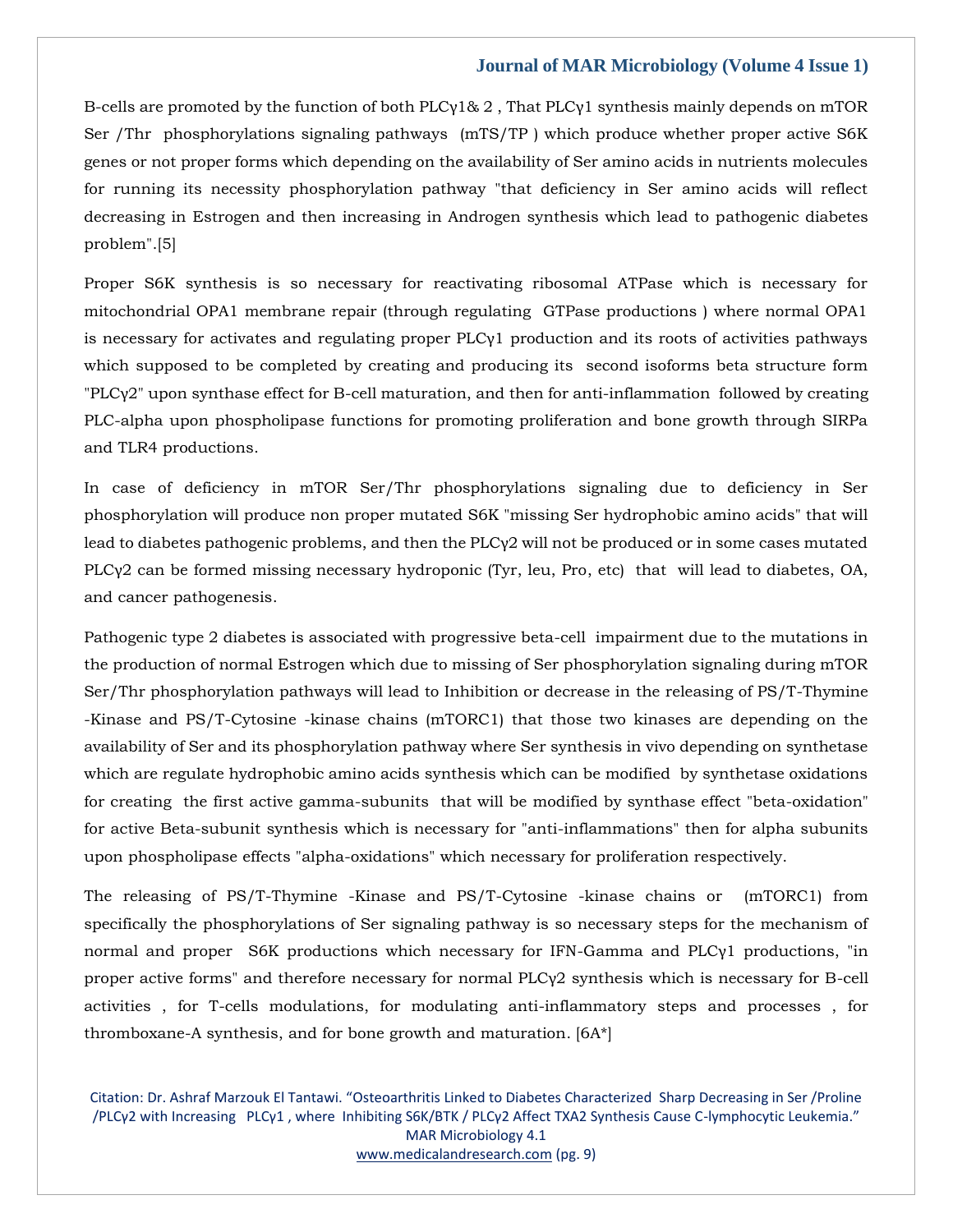The inhibition in PS/T-Thymine-Kinase and PS/T-Cytosine -kinase chains (mTORC1) productions will be the main reason for the inhibition of the beta subunits productions that can be the reason of decreasing in the hyperpolarization and then the electrical activity will lead to decreasing in the abolition of Ça+ which will lead to decreasing in blood pressure.

Also the deficiency in tyrosine amino acids will prevent the production of tyrosine phosphatase which is needed for the synthesis of phospholipase C 1&2 that promote cellular proliferation, and also reduction of and deficiency in Tyr amino acids "hydrophobic acids" will reduce or inhibit Drutons tyrosine kinases "DTK".

Now it is important to consider that proper S6K is the main regulator for PLCs isoforms synthesis which depend on S6K productions , and it has been reported that the phospholipase Cγ2 (PLCγ2) is activated from a variety of cell surface receptors such as SyK "S6K",and BTK which phosphorylate and activate PLCγ2. [6]

S6K1 is the basis for ATPase,and GTPase where, GTPase is necessary for G-protein synthesis, for OPA1 repair and re-modulations, and ribosomal repairs and reactivations.

As the GTPase is a regulator tool for BH4 and NO 3 productions for synthase repair and activity,As, S6K1 is the main regulator for PLCγ1 synthesis and then for PLCγ2 synthesis upon synthase function which later will migrate for beta-cells servival upon production firstly CXCL12 then CXCR4 productions.

Also it has been approved that T2DM is connected with OA and both are having the same reason of causing their pathogenic disease , where T2DM has a pathogenic effect on OA through 2 major pathways involving oxidative stress and low-grade chronic inflammation resulting from chronic hyperglycemia and insulin resistance. [7]. Pathogenic type 2 diabetes associated with progressive beta-cell impairment due to the not normal production of insulin which due to deficiency of Ser phosphorylation pathway during mTOR Ser/Thr phosphorylation pathways that will not produce normal S6K "due to deficiency in Ser and some other necessary amino acids (mainly Ser and Tyr, Leu, Pro a.a.) then will lead to decreasing "or mutation" in the S6K productions, that will lead to Androgen instead of Estrogen where Estrogen characterized by presence of Ser in their molecules, that will lead to high ATPase productions with deficiency estrogen which is the main substrate for RORs pathway that later will promote the IFN gamma, IFN-beta, and alpha that can lead to increasing in "catabolic effects" with decreasing in the ROR pathways "anabolic process" and decreasing in proper PLCγ2 productions that reflect Ca+ precipitations and arterial hypertension.

Where, it has been reported that insulin activates the K-ATP channels of pancreatic β-cells and islets, resulting in membrane hyperpolarization , and the abolition of [Ca2+]i oscillations. [8]

Citation: Dr. Ashraf Marzouk El Tantawi. "Osteoarthritis Linked to Diabetes Characterized Sharp Decreasing in Ser /Proline /PLCγ2 with Increasing PLCγ1 , where Inhibiting S6K/BTK / PLCγ2 Affect TXA2 Synthesis Cause C-lymphocytic Leukemia." MAR Microbiology 4.1 [www.medicalandresearch.com](http://www.medicalandresearch.com/) (pg. 10)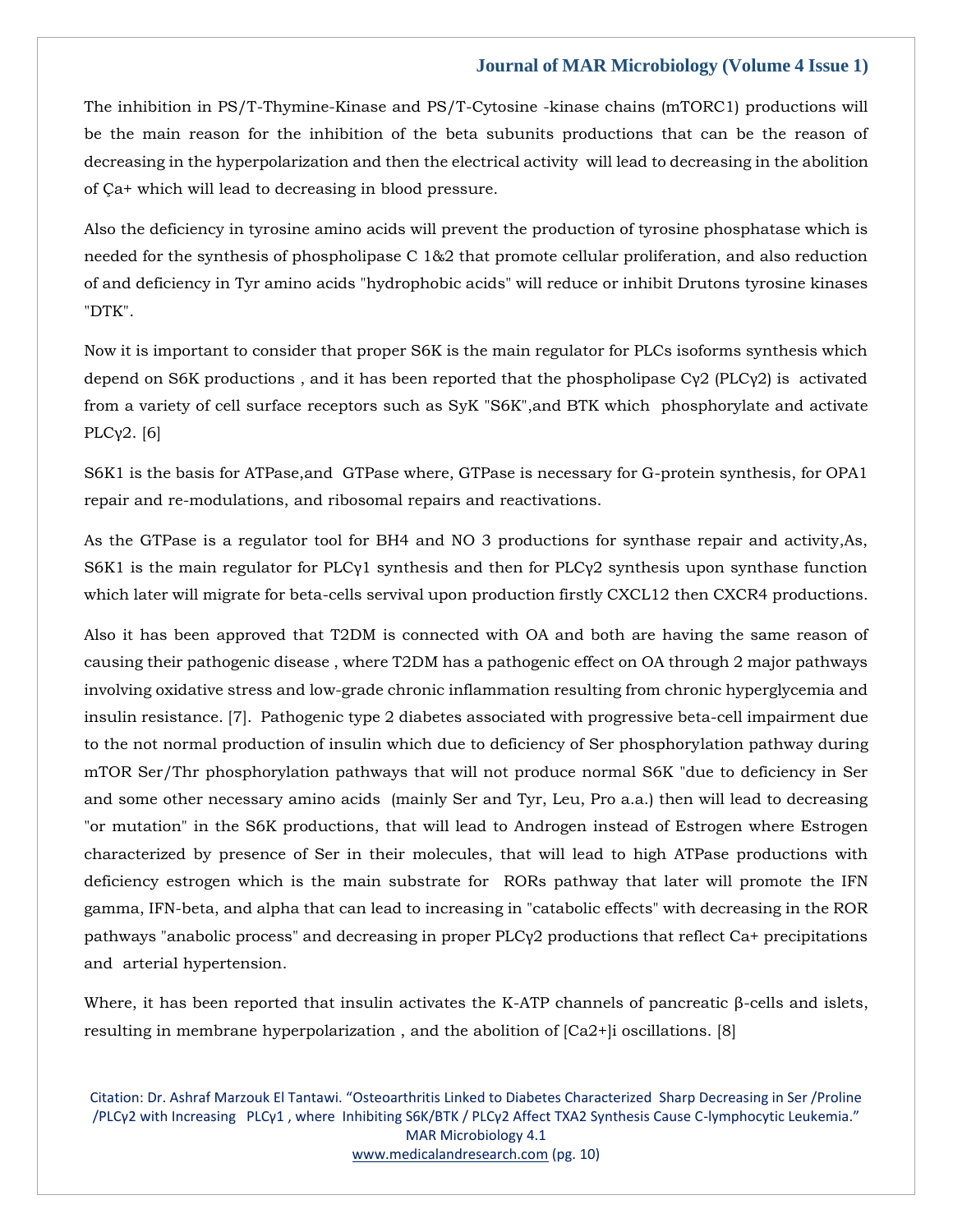And, the low abolition of  $[Ca2+]$  oscillations in the case of T2DM indicates decreasing or inhibition in PLCγ2 synthesis "that has the role of modulating inositol 1,4,5-trisphosphate-mediated calcium oscillations for bone growth". Also, decreasing in membrane hyperpolarization can give a reflection of decreasing in OPA1 synthase oxidations which reflect decreasing in membrane hyperpolarization.

(PLCγ1) can be reactivated by platelet-derived growth factor "GF" receptors, insulin-like GF 1 receptor (which reflect a deficiency in proper cells and bones growth), but in brief PLCγ1 productions can produce and re-functioned by several active growth factor (GF) receptors through feedback and by firstly reactivating synthetase followed by synthase then phospholipase which promotes growth factor activities as epidermal GF receptor [EGFR], and platelet-derived GF receptor, where due to activating GFs processes it will be responsible for increasing hyperpolarization and functioning CA throughout the synthesis of PLCs that will responsible for running the pathway of bone growth and cellular biosynthesis processes.

The main PLCγ1 proper activities is regulated firstly by proper S6K production from mTOR Ser /Thr phosphorylation pathways followed by JAK STAT signaling for producing the Tyr-phosphatase, gamma common receptors , and other necessary helical proteins receptors which adopt and activate PLCγ1&2 synthesis and activities for anti-inflammatory, for B-cells maturation, for T-cells modulation, and for bone growth and proper cellular proliferation.

PLCγ1 is a necessary Protein regulated firstly by S6K which is produced from mTOR Ser /Thr signaling pathway and regulated by OPA1 synthetase and then activated by JAK STAT signaling for both PLCγ1 and then PLCγ2 productions, where PLCγ2 is also regulated by BTK for proper PLCs productions for cells proliferation and bones growth.

Hydrophobic acids such as Tyrosine, Ser , proline facilitate the survival and protect proliferation processes of bones development (also can activate tumor growth in case of specific synthase dysfunction when lose or deprived of some necessary amino acids ) through facilitating OPA1 oxidative functions (especially when proline is available in OPA1 enzymes which activate their function ) and activate BTK pathways which necessary for FGFR2 gene expression for bones developments.

Where, Tyrosine amino acids increase alertness and bone development through activating tyrosine kinases, that Tyrosine phosphatases are potential therapeutic targets for fighting bone disorders. [9]

Protein tyrosine phosphatase (PTP) gamma (carry −ve charge regulated firstly by synthetase gammaoxidations) has been proposed to be an important regulator of chondrogenic patterning, where PTPs are critical regulators of tyrosine phosphorylation at multiple stages of bone development and metabolism. [10]

Citation: Dr. Ashraf Marzouk El Tantawi. "Osteoarthritis Linked to Diabetes Characterized Sharp Decreasing in Ser /Proline /PLCγ2 with Increasing PLCγ1 , where Inhibiting S6K/BTK / PLCγ2 Affect TXA2 Synthesis Cause C-lymphocytic Leukemia." MAR Microbiology 4.1 [www.medicalandresearch.com](http://www.medicalandresearch.com/) (pg. 11)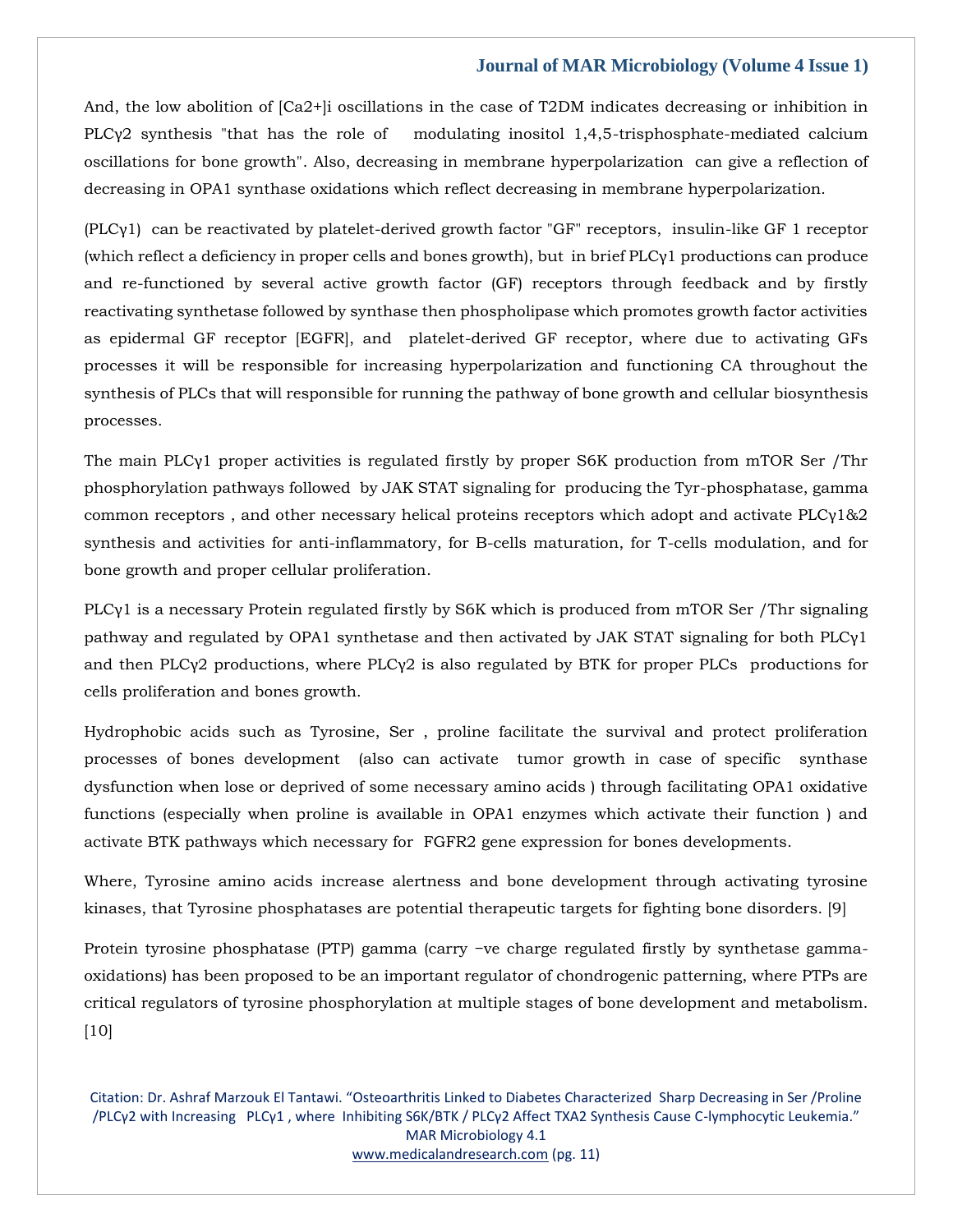And, proline-rich tyrosine kinases regulate osteoprogenitor cells and bone formations, [11] so Tyrosine and proline (where their synthesis is firstly regulated by synthetase in vivo) are regulated by PIPs and are critical regulators of multiple stages in bone development.

Tyrosine, Ser , proline are essential hydrophobic acids that produced in vivo upon the effects of synthetase enzymes on nutrients, and on inflammations molecules for running pyrimidine synthesis and production for creating for improving Gamma-subunits then beta, then alpha subunits productions.

Gamma-subunits is then moderated by JAK STAT signaling for producing their active gamma subunits receptors (as Gamma-common and other helical proteins) which promoted by IFN gamma for activating

PLCγ1, PD-1, MHC-class one and two antigens which promote the SIRPα1, and TLR4 productions for bone growth and cells developments.

PLCγ1 competes for a binding site at the very C terminus of FGFR2 for embryonic development and bones growth, where, PLC isoforms are involved in multiple stages in TLR4, interferon, and antiinflammation

PLCγ1 competes for a binding site at the C terminus of fibroblast growth factor receptor (FGFR2) ( which plays an important role in bone growth, particularly during development before birth "embryonic development" ) and is sufficient to upregulate phospholipase activity [12]. That , synthetase is the main regulator for PLCγ1 activities followed by synthase effects for beta-subunits ( "PLCγ2" ) productions which can "upregulate phospholipase activity" for up-regulate phospholipase activity for producing active alpha subunits (PLC-alpha) productions which responsible for reactivating fibroblast growth factor receptor (FGFR2) and for proliferation and bone growth, that it gives strong relationships to the reactivation and production of the MHC class two antigens which promote SIRPα1 and TLR4 which are having the roles of proliferation, cells modulations and T-cells modulations .

Only Synthetase enzymes in OPA1 mitochondrial membranes are having the ability of hydrolysis biological molecules, inflammations and phospholipid membranes in vivo , therefore the active gamma subunits - (regulated by synthetase) in absence of beta subunits can analyze cells, inflammations and biological molecules (for producing prostaglandins) , where beta subunits chain contains gamma and beta "upon beta oxidations" chain that during attacking inflammations or microbe in vivo the beta subunits will protect cells while only gamma subunits (in absence of beta subunits) will analyze biological molecules , but in availability of beta and alpha chains PLCγ2 & PLC-alpha productions will have the roles of modulating and activating anti-inflammatory processes, B-cells maturation, T-cells modulations, and bone growth .

Citation: Dr. Ashraf Marzouk El Tantawi. "Osteoarthritis Linked to Diabetes Characterized Sharp Decreasing in Ser /Proline /PLCγ2 with Increasing PLCγ1 , where Inhibiting S6K/BTK / PLCγ2 Affect TXA2 Synthesis Cause C-lymphocytic Leukemia." MAR Microbiology 4.1 [www.medicalandresearch.com](http://www.medicalandresearch.com/) (pg. 12)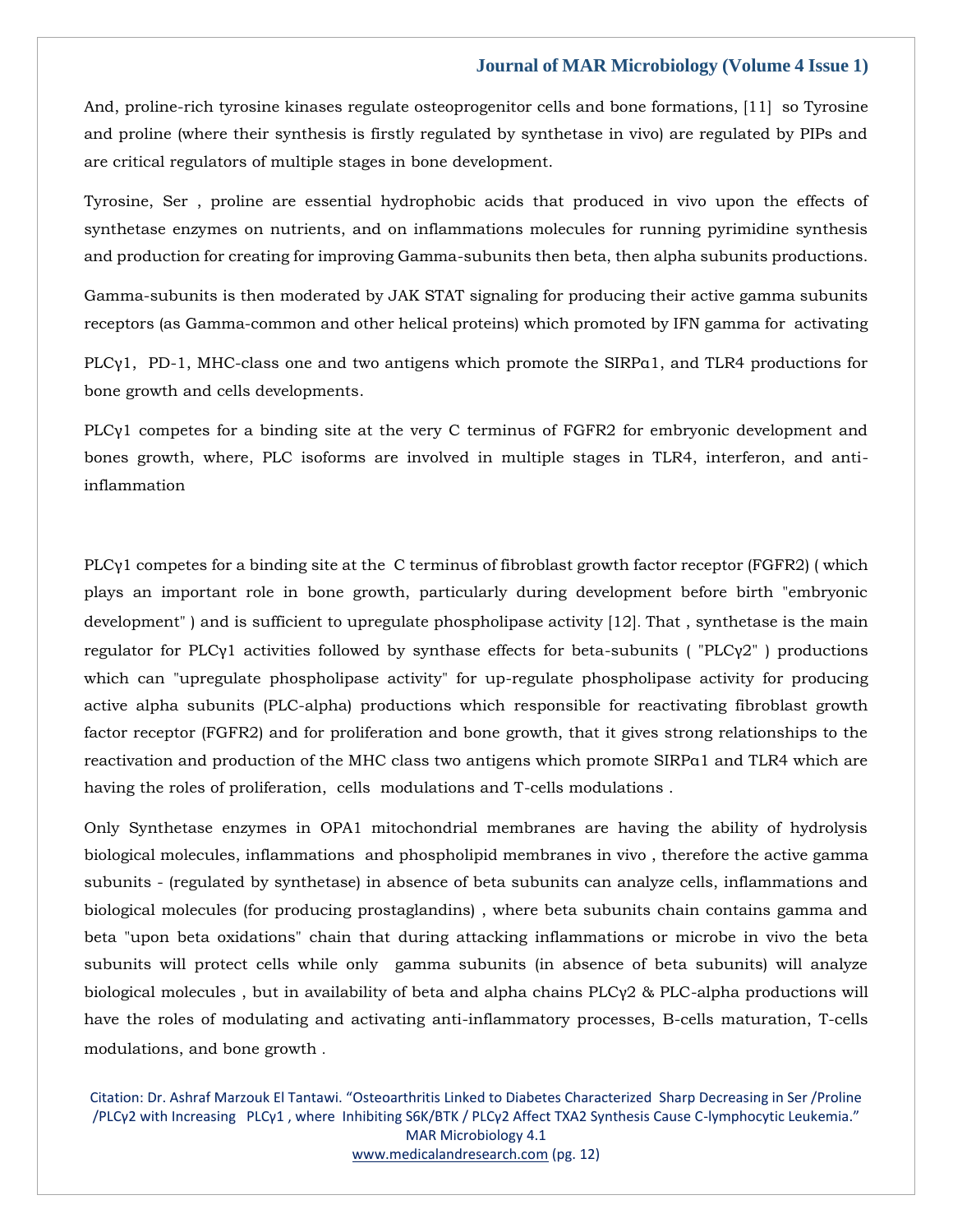So PLCγ1 is considered as active gamma chain containing necessary hydroponic amino acids that necessary for promoting and modifing the PLCγ2 productions upon synthase effect that will modulate the increasing in anti-inflammations and modulating T-cells that can protect cells then will promote the PLC-alpha synthesis necessary for running proliferation and bone growth which also appears that strongly connected to promoting the activating of both SIRP-a and TLR4 productions which are having the same roles as PLC-alpha of running proliferation and bone growth.

Where, Some PLCs isoforms are involved in multiple stages in TLR4 and interferons regulatory factors (IRFs) synthesis [13]. Where it indicate the involvement of PLCs in the activating interferons regulatory tools (IFN-gamma, IFN-beta and IFN-alpha) which responsible for promoting MHCs "class one and two", SIRPα1 and TLR4 where Noth SIRPα1 and TLR4 are responsible for the proliferation, bone growth and T\_cells modulations. Also indicating that the availability of  $S6K1$  and PLC $\gamma$ 1 in the proper molecular structure are so necessary for activating IFNs and for TLR4.

So, proper PLCγ1 can be considered as important tools produced in vivo for activating IFNs necessary regulatory for anti-inflammation which regulate MHC class one and two and SIRPα1 and TLR4 which are necessary for proliferation and T-cells modulations.

The PLCγ1 are produced upon OPA1 synthetase oxidative effects and activated by JAK signaling for gamma common, tyrosine Receptors, and other helical protein receptors productions which regulate PLCs isoforms activities and other genes biosynthesis "eg: antigen, PD-1, SIRP-gamma, and PLCγ1 productions", that PLCγ1 are containing so necessary regulatory basic amino acids for promoting antigen synthesis, for SIRPα1, for TLR4 biosynthesis, and then for PD-L1 biosynthesis.

Therefore, PLCγ1 are so important for PLCγ2 production which is regulated by tyrosine phosphatase receptors and by phospho-tyrosine receptors "PTyr-R" for activating PLCγ2 productions and then for PLC-alpha reproduction for bone growth, for B cells maturation, and for promoting anti-inflammatory steps through activating IFNs productions for regulating MHCs synthesis which is necessary for SIRPα1, TLR4, and PD-L1 productions where all are Contributing and activating the bone growth, proper antiinflammation, T-cells modulations, and necessary cells maturation, Where are depend on JAK signaling for SH2B adaptor protein "that are a Tyr kinase receptor family" which necessary for BCR mediate B cells maturation [14"] that, "PTyr" phospho-tyrosine"Which necessary for PLCs synthesis ", and for SHP1Src homology region 2 domain-containing phosphatase 1 synthesis are so imp for regulating PLCs synthesis, for reactivating IFNs and their pathways functions in anti-inflammatory processes including proliferation, B-cells maturation.

Notice that PLCγ2 BCR mediates B-cell maturation which is regulated by SH2B adaptor protein so BTK is the so necessary regulatory factor for PLCγ2 production for B-cell maturation and also for modulating T-cells.

Citation: Dr. Ashraf Marzouk El Tantawi. "Osteoarthritis Linked to Diabetes Characterized Sharp Decreasing in Ser /Proline /PLCγ2 with Increasing PLCγ1 , where Inhibiting S6K/BTK / PLCγ2 Affect TXA2 Synthesis Cause C-lymphocytic Leukemia." MAR Microbiology 4.1 [www.medicalandresearch.com](http://www.medicalandresearch.com/) (pg. 13)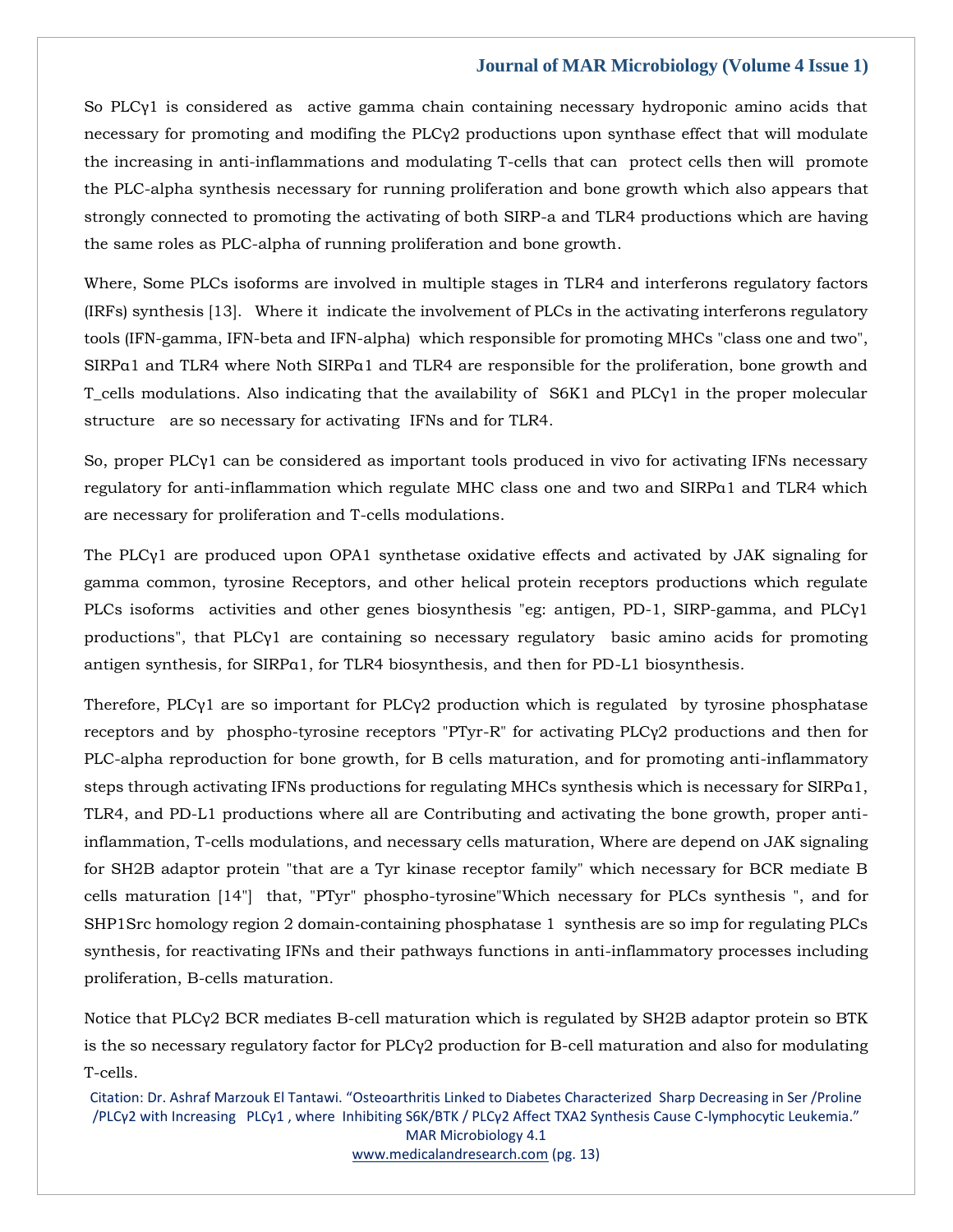PLCγ1 is associated with numerous inflammatory diseases where firstly the productions of PLCγ1 is for acting on infections for modulating the PLC $\gamma$ 2 productions for running the PLC $\gamma$ 2 pathways for firstly anti-inflammation followed by promoting PLC alpha for proliferation, that there are considered limits % between the number of inflammations from its inflammatory Source and the percentage of the productions of PLCγ1, wherein case of increase in the sudden inflammation related to PLCγ1 productions will overcome in tissue lead to increasing inflammations but in case of providing the salvation through providing PLCγ2 will reflect decreasing in inflammations with increasing in anti-inflammatory processes.

PLCγ1 recruit to Colony-stimulating factor-1 "CSF-1" is followed by imp stages for producing PLCγ2 which is necessary for activating anti-inflammatory through activating, IFNs which activates PLC-γ2 via an upstream of tyrosine kinase :

The PLCγ1 has the specificity toward colony-stimulating factor receptor (CSF-1) signaling which is expressed on the cell surface that can cause the cells to proliferate and differentiate into specific blood cells, and considered as a class III receptor tyrosine kinase that associated with Neuroinflammation, where PLCγ1 is recruited to the CSF-1 receptor following exposure to the cytokine. [15] meaning of PLCγ1 recruit to CSF-1 necessary for producing PLCγ2 which is necessary for re-activating antiinflammatory steps then follow the proliferation steps through activating SIRPα1 and TLR4 and then PD-L1 productions.

So, CSF-1 is a member of the IL-1 receptor family which is involved in completing anti-inflammatory cycles for proliferation is regulated by PLCγ1 effect and regulations.

Where, CSF1R-expressing cells may play an anti-inflammatory role or a cancer-suppressive role. [16] As PLCγ1 recruiting to CSF-1 for PLCγ2 synthesis (where PLCγ2 play important role in anti-inflammations and modulating BCR and T-cells) so CSF-1 is playing a necessary role in anti-inflammatory processes regulated firstly by OPA1 and then by PLCγ1.

Also, Tripartite motif (TRIM) 22 plays an important role in interferons (IFNs)-mediated antiviral activity and the Induction of TRIM22 by IFN-γ Involves JAK and PC-PLC/PKC [17]. So PLCs synthesis modulate and regulate Tripartite motif (TRIM) 22 (what has antimicrobial activities) productions through activating IFNs production.

Also, IFN-γ activates PLC-γ2 via an upstream tyrosine kinase to induce activation of PKC-α. [18]

As PLCs (started by PLCγ1) activate IFNs productions which regulate PLCγ2 productions, as proper PLCγ1 is the first regulator for PLCγ2 productions for bone growth and T-cells modulations.

So, PLCγ1 was recruited to CSF-1 for re-activating IFNs productions which regulate MHC class one and two for modulating cell-surface protein structure through activating PLCγ2 for modulating T-cells ,

Citation: Dr. Ashraf Marzouk El Tantawi. "Osteoarthritis Linked to Diabetes Characterized Sharp Decreasing in Ser /Proline /PLCγ2 with Increasing PLCγ1 , where Inhibiting S6K/BTK / PLCγ2 Affect TXA2 Synthesis Cause C-lymphocytic Leukemia." MAR Microbiology 4.1 [www.medicalandresearch.com](http://www.medicalandresearch.com/) (pg. 14)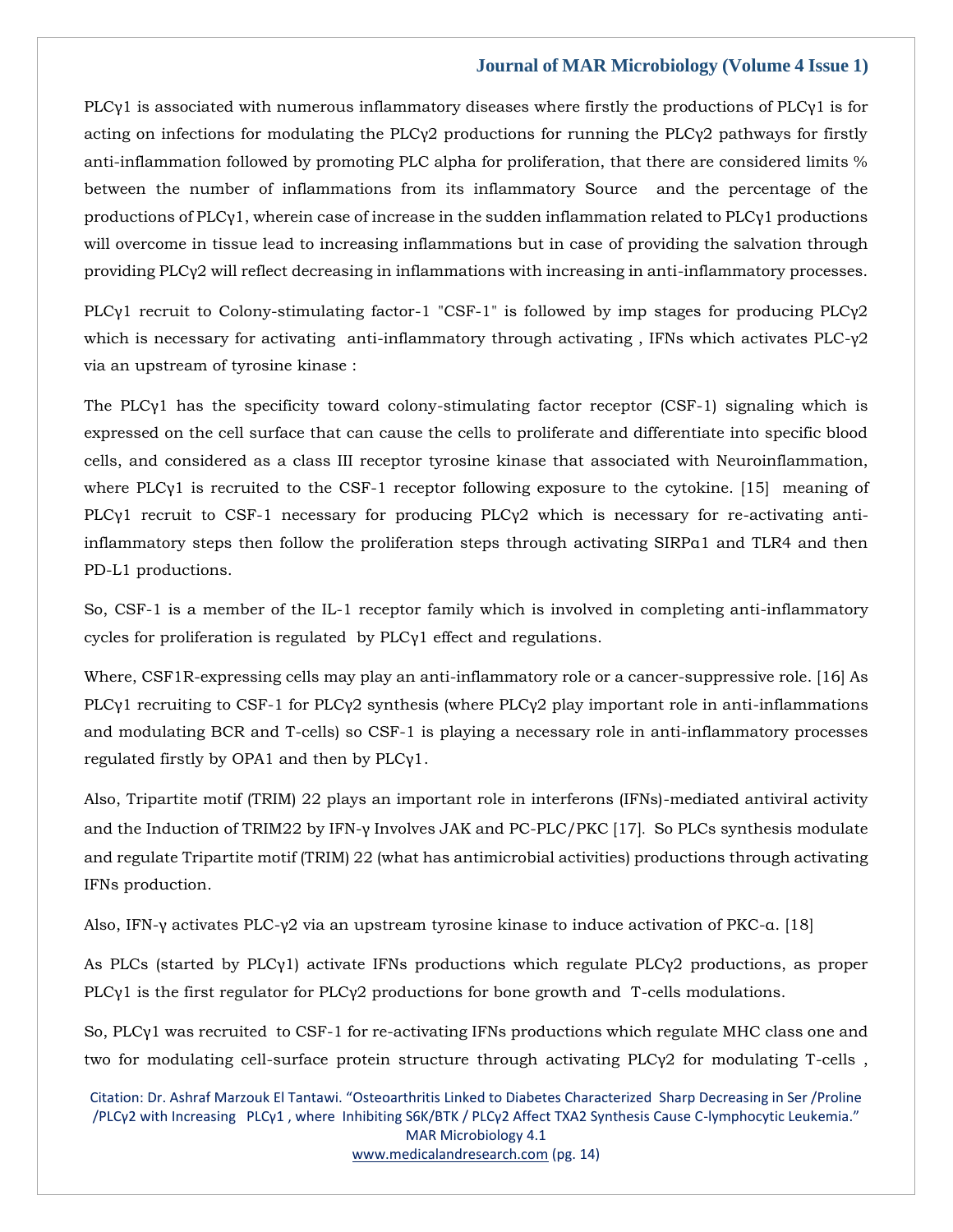where PLCγ1 involved in the production of TRIM22 for mediating antiviral activities and antiinflammatory processes through reactivating IFNs productions for  $PLC<sub>Y</sub>2$  which modulate T-cells and activate bone growth with activating necessary proliferation through promoting PLC alpha, SIRPα1, TLR4, and PD-L1 synthesis.

Note that the inhibitions of PLCγ2 productions with continually PLCγ1 productions will lead to osteoclast, but the proper balance of both PLCγ1 and PLCγ2 productions will lead to osteoblast where PLCγ2 are depending on IFNs productions too.

Also, the Colony-stimulating factor-1 requires PI3-kinase-mediated metabolism for proliferation [19]. So, as PLCγ1 recruited to Colony-stimulating Factor 1 "CSF-1" which is involved in anti-inflammations and proliferation as PLCγ1 has own strong roles of activities for both anti-inflammation "upon circuit to recruited CSF-1", and for PLCγ2 and PLC-alpha productions for running proliferations including bone growth.

The inhibitions of fatty acid synthase "FAS" activity by C75 is resulted in downregulation of phospho-AKT [20]. PLCγ1 which is regulated by both synthetase and by S6K productions are necessary for activating CSF-1 production which activates PLCγ2 productions (upon synthase effect), but in the inhibition of synthase will reflect down regulations in p13k Akt and inhibition in PLCγ2 productions.

PLCγ2 synthesis activates osteoblast but PLCγ1 production with inhibition in PLCγ2 will activate osteoclast (OC) by inhibiting re-modulating inositol 1,4,5-trisphosphate-

PLCγ1&2 are modulating a variety of cellular pathways including osteoclast (OC) differentiation.

Where, PLCγ2 production is important for running osteoblast and inhibiting osteoclast, where the increase in PLCγ1 productions with inhibition in PLCγ2 will activate osteoclast (OC) by inhibiting remodulating inositol 1,4,5-trisphosphate "which mediated calcium oscillations and the up-regulation of the nuclear transcription factor NFATc1". [21]

That, inositol 1,4,5-trisphosphate and diacylglycerol production require phosphoinositide synthase (PIS) for modulating OC differentiation through regulating transient receptor potential (TRP) channels which need hydrolysis of requires hydrolysis of phosphatidylinositol 4,5-bisphosphate (PIP) resulting in the generation of inositol 1,4,5-trisphosphate (IP3) and diacylglycerol (DAG).

So, OPA1 synthase is necessary for creating sphosphoinositide synthase (PIS) "regulated firstly by synthetase gamma-oxidations for activating firstly PLCγ1 production followed by PLCγ2 productions .

Both PLCγ1 and sphosphoinositide synthase (PIS) is important for promoting PLCγ2 productions and necessary for proliferations and bone growth, Where, increasing in PLCγ1 "with reduction or inhibitions

Citation: Dr. Ashraf Marzouk El Tantawi. "Osteoarthritis Linked to Diabetes Characterized Sharp Decreasing in Ser /Proline /PLCγ2 with Increasing PLCγ1 , where Inhibiting S6K/BTK / PLCγ2 Affect TXA2 Synthesis Cause C-lymphocytic Leukemia." MAR Microbiology 4.1 [www.medicalandresearch.com](http://www.medicalandresearch.com/) (pg. 15)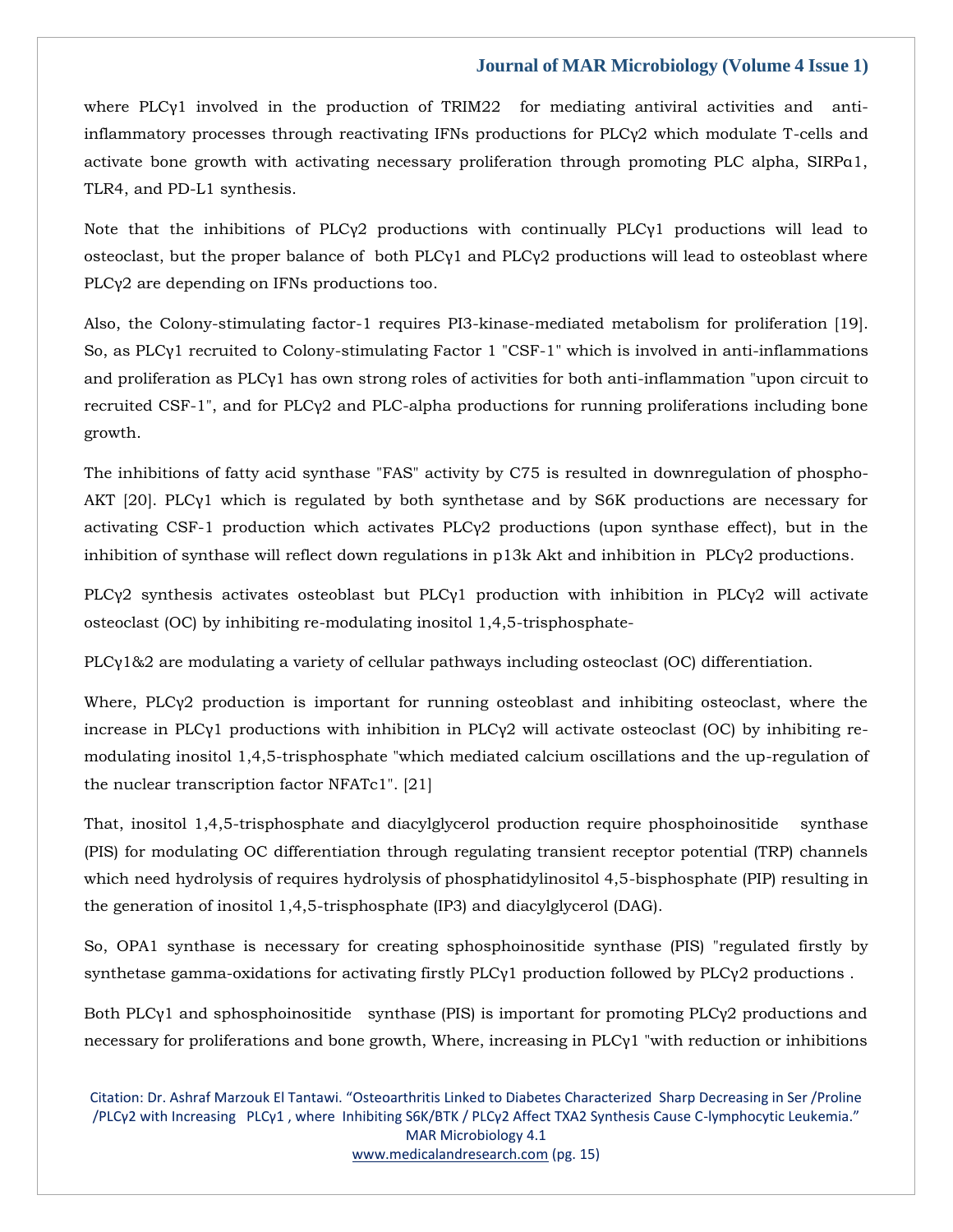in PLCγ2 productions will activate osteoclast but the reactivating proper percentage of PLCγ2 synthesis will activate osteoblast.

Where, PLCγ2, independent of PLCγ1, was required for receptor activator of NF-κB ligand–induced osteoclastogenesis by differentially regulating nuclear factor of activated T cells c1 (NFATc1),[22] that JAK signaling is playing imp role in running either osteoclast or osteoblast through mitochondrial OPA1 regulation activities, that high gamma receptors with decreasing in beta receptors will activate osteoclast but proper percentages of gamma and beta productions (proper % between PLCγ1 & PLCγ2 productions) will activate proper osteoblast through activating PLCγ2 production Which needed for TXA2 synthesis and beta-cells maturation and activities.

PLCγ2 can modulate immune activities and T-cells too , where Bruton tyrosine kinase (Btk) activates PLCγ2 ,11,12 which activate thromboxane A2 re-synthesis Phospholipase Cγ2 is Critical for Dectin-1 mediated Ca2+ Flux and Cytokine Production in Dendritic Cells [23].

PLCγ2 has a critical activity in dendritic cells, where it has a Critical function for the Development of a Murine Model of Inflammatory Arthritis. [24]

And, as PLCγ2 has a critical activity in dendritic cells for activating NF-κB ligand-induced osteoclastogenesis by differentially regulating nuclear factor-activated T cells c1 "NFATc1" As PLCγ2 production modulates the capacity of T cells of dendritic cells.

Where,PLCγ2 is critical for B-cell receptor (BCR) for B cells maturation and functions, and PLCγ2 participates in TCR signal transduction and plays a role in T-cell selection [25]

It has been reported that Properdin and factor H production by human dendritic cells modulates their T‐cell stimulatory. [26]

but I report that modulations of T-cells run by the functions of PLCγ2 for re-activating NF-κB by regulating NFATc1, while Properdin subunits composition can modulate NFATc1 or not .

The increase in PLCγ1 productions with deficiency or mutation in PLCγ2 will reflect decreasing in B cells maturation and function and can lead to Autoinflammation and immune dysregulation (APLAID) which can cause rare monogenic autoinflammatory disease.

That, the diverse pathologies associated with PLCγ2 are exemplified by distinct genetic variants, where inherited mutations at this locus cause PLCγ2-associated antibody deficiency and immune dysregulation. [27]

Thrombine activation is highly reactivated intermediate the true fibrin monomer and it rapidly, and irreversibly. [28]

Citation: Dr. Ashraf Marzouk El Tantawi. "Osteoarthritis Linked to Diabetes Characterized Sharp Decreasing in Ser /Proline /PLCγ2 with Increasing PLCγ1 , where Inhibiting S6K/BTK / PLCγ2 Affect TXA2 Synthesis Cause C-lymphocytic Leukemia." MAR Microbiology 4.1 [www.medicalandresearch.com](http://www.medicalandresearch.com/) (pg. 16)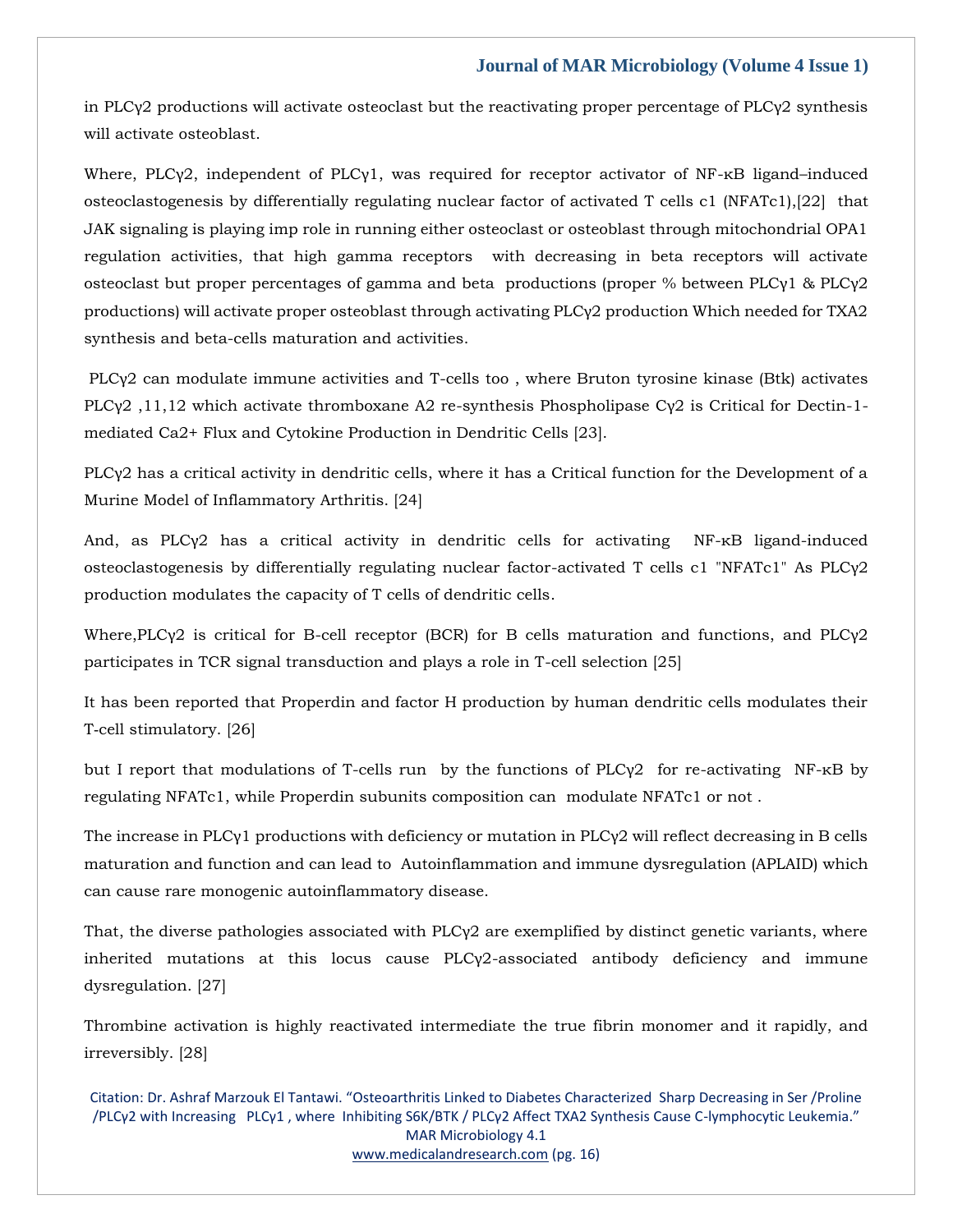PLCγ2 is involved with fibrin formation, where Bruton tyrosine kinase (Btk) activates PLCγ2 ,11,12 leading to thromboxane A2 (TXA2) synthesis. [29]

So, PLCγ2 synthesis can define the availability of the synthesis and activities of thromboxane-A and fibrin and re-modulating immune and T cells activities.

Also, the antiplatelet and antithrombotic effects of Fc are carried out through the oppression of PLCγ2 and subsequent DAG-PKC-TXA2 and IP3-[Ca2+]. [30]

The activation of PLCβ through Gq, which results in the formation of IP3 and diacylglycerol, plays an important role in mediating αIIbβ3 activation. [31]

So, in brief BTK is necessary for PLCγ2 productions which is necessary for B-cell maturation and functions, and also PLCγ2 is so important for thromboxane-A synthesis.

Chronic lymphocytic leukemia [CLL] reflect Inhibition in BTK and then in PLCγ2 synthesis which can reflect Inhibition or impaire in Thromboxane-A :

Proline amino acids are required for Collagen synthesis [32] where, Collagen binds to its receptors and then activates both the PLCγ2-DAG-PKC and PI3 kinase/Akt-p38 MAPK cascades, where p38 MAPK can activate cPLA2, which catalyzes arachidonic acid (AA) release to produce thromboxane A2 (TxA 2 ) formation [33]

Bruton's tyrosine kinase "BTK" activates PLCγ 2 variants mediating ibrutinib resistance in human CLL. [34]

BTK inhibitors [ibrutinib, CNX-774 ] significantly attenuated TPA-induced cell invasion and migration in MCF-7 cells and inhibited the activation of the phospholipase  $C\gamma^2/PKC\beta$  signaling pathways [35]

BTK was initially shown to be defective in the primary immunodeficiency X-linked agammaglobulinemia (XLA) and is essential both for B cell development and function of maturity. [36]

So, both Collagen synthesis and BTK are the main functions for re-activating PLCγ2 which catalyzes arachidonic acid (AA) release to produce thromboxane-A2 (TXA 2 ) formation ( note the inhibition in BTK and PLCγ2 will affect TXA2 synthesis and will cause Chronic lymphocytic leukemia ), and both BTK and PLCγ2 are so necessary for B cells maturation and functions and are critical for B-cell receptor (BCR), where, inhibition or reduction in BTK and PLCγ2 will reflect the Chronic lymphocytic leukemia "CLL".

Citation: Dr. Ashraf Marzouk El Tantawi. "Osteoarthritis Linked to Diabetes Characterized Sharp Decreasing in Ser /Proline /PLCγ2 with Increasing PLCγ1 , where Inhibiting S6K/BTK / PLCγ2 Affect TXA2 Synthesis Cause C-lymphocytic Leukemia." MAR Microbiology 4.1 [www.medicalandresearch.com](http://www.medicalandresearch.com/) (pg. 17)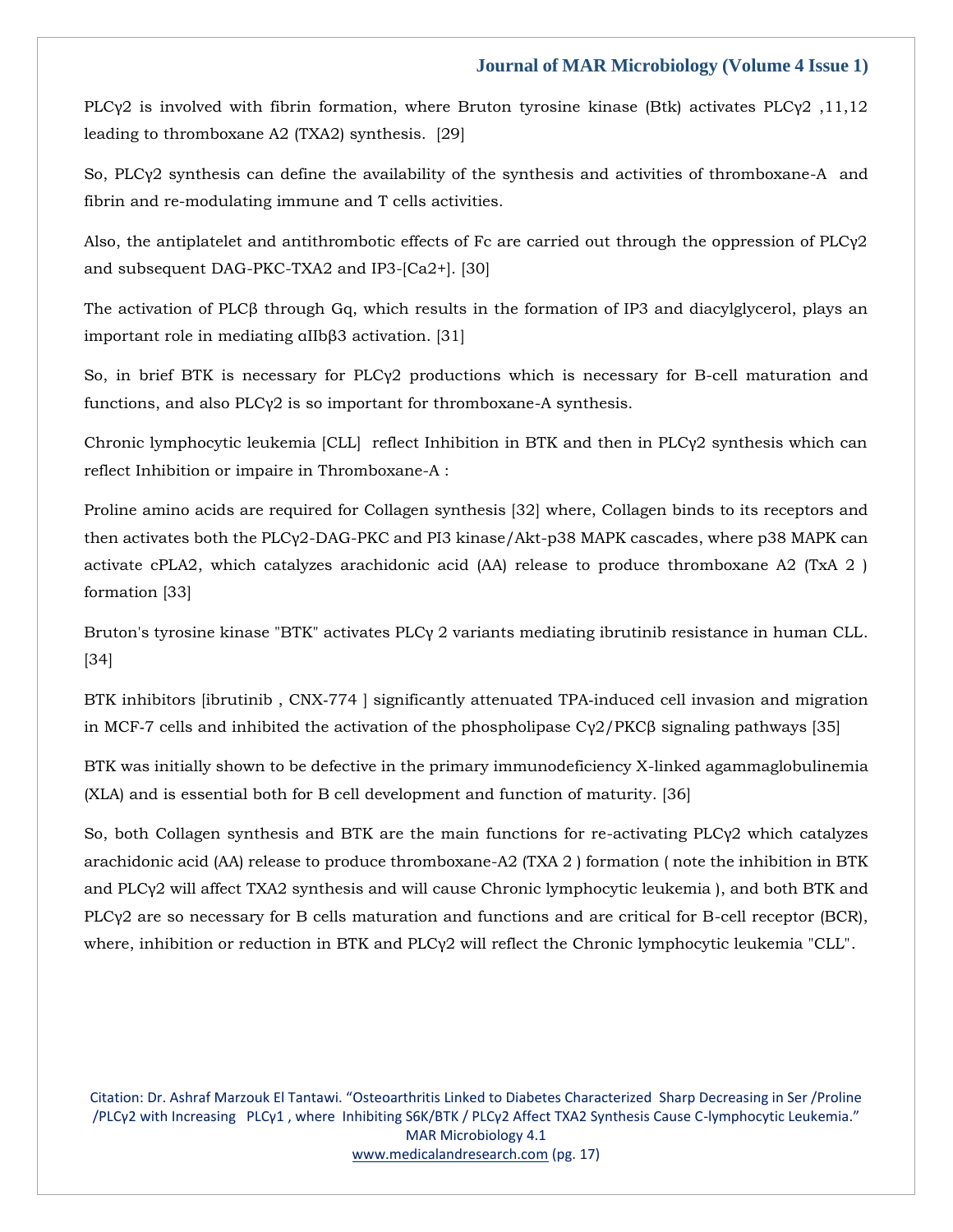# **Results and Conclusion:**

Chronic lymphocytic leukemia [CLL] reflects Inhibition in PLCγ2 synthesis "may due to inhibition in OPA1 synthase" lead to inhibition in CXCR12 where CXCR12 is the main activator and regulator for CXCR4 synthesis Upton phospholipase effects on CXCR12.

Also inhibition in PLCγ2 Bio-Synthesis will reflect reduction or inhibition in thromboxane-A production.

Osteoarthritis "OA" is characterized by a sharp expression in Gamma-Phospholipase C-1 "PLCγ1" (which catabolizes inflammations) , with decreasing "or inhibition" in PLCγ2 "PLC beta" productions (which is necessary for immune modulation, for B-cell maturation and T-cells modulation and regulate TXA2 synthesis ) .

The increase in PLCγ1 with Deficiency in Ser amino acids, and deficiency in proper S6K, with decreasing or inhibition in OPA1-synthase activity will lead to inhibition in PLCγ2 which leads to diabetes and early Osteoarthritis"OA" prognosis.

PLCγ2 are so necessary for re-modulating T-cells and immune efficiencies, and necessary for regulating antigen and thromboxane-A synthesis .

The inhibitions or reduction or mutations in BTK and its main proper PLCγ2 productions will cause an inherent inhibition or reduction in CXCL12 then will be followed by inhibition or reduction in CXCR4 then will lead to inhibition in the regulation of B-cell maturation, migration, adhesion, and also lead to severe decreasing in anti-inflammatory processes of immune productive efficiency.

Also inhibition in BTK and PLCγ2 mainly will reflect Inhibition in the two antigens IgM in and IgD synthesis.

Chronic lymphocytic leukemia "CLL" reflect decreasing or inhibition of growth-promoting signaling via the B-cell receptor. The Bruton tyrosine kinase (BTK) is the important for PLCγ2 systems which are necessary for B-cell activities and T-cells modulation.

Bruton tyrosine kinase (Btk) is necessary to activate  $PLCy2$ , 11,12 which necessary to activate thromboxane A2 and necessary for modulating immune activities and T-cells too.

Both Collagen and BTK pathways are necessary tools for re-activating PLCγ2 which catalyzes arachidonic acid (AA) release to produce thromboxane-A2 (TXA 2 ) synthesis , and necessary for B cells maturation and critical for B-cell receptor (BCR), where, inhibition in BTK and PLCγ2 will reflect diabetes, Osteoarthritis, and the Chronic lymphocytic leukemia "CLL" disease depending on the percentage of Ser & hydroponic amino acids shortage and depending on the percentage of inhibition of necessary pathways needed for PLCγ2 synthesis and reactivities.

Citation: Dr. Ashraf Marzouk El Tantawi. "Osteoarthritis Linked to Diabetes Characterized Sharp Decreasing in Ser /Proline /PLCγ2 with Increasing PLCγ1 , where Inhibiting S6K/BTK / PLCγ2 Affect TXA2 Synthesis Cause C-lymphocytic Leukemia." MAR Microbiology 4.1 [www.medicalandresearch.com](http://www.medicalandresearch.com/) (pg. 18)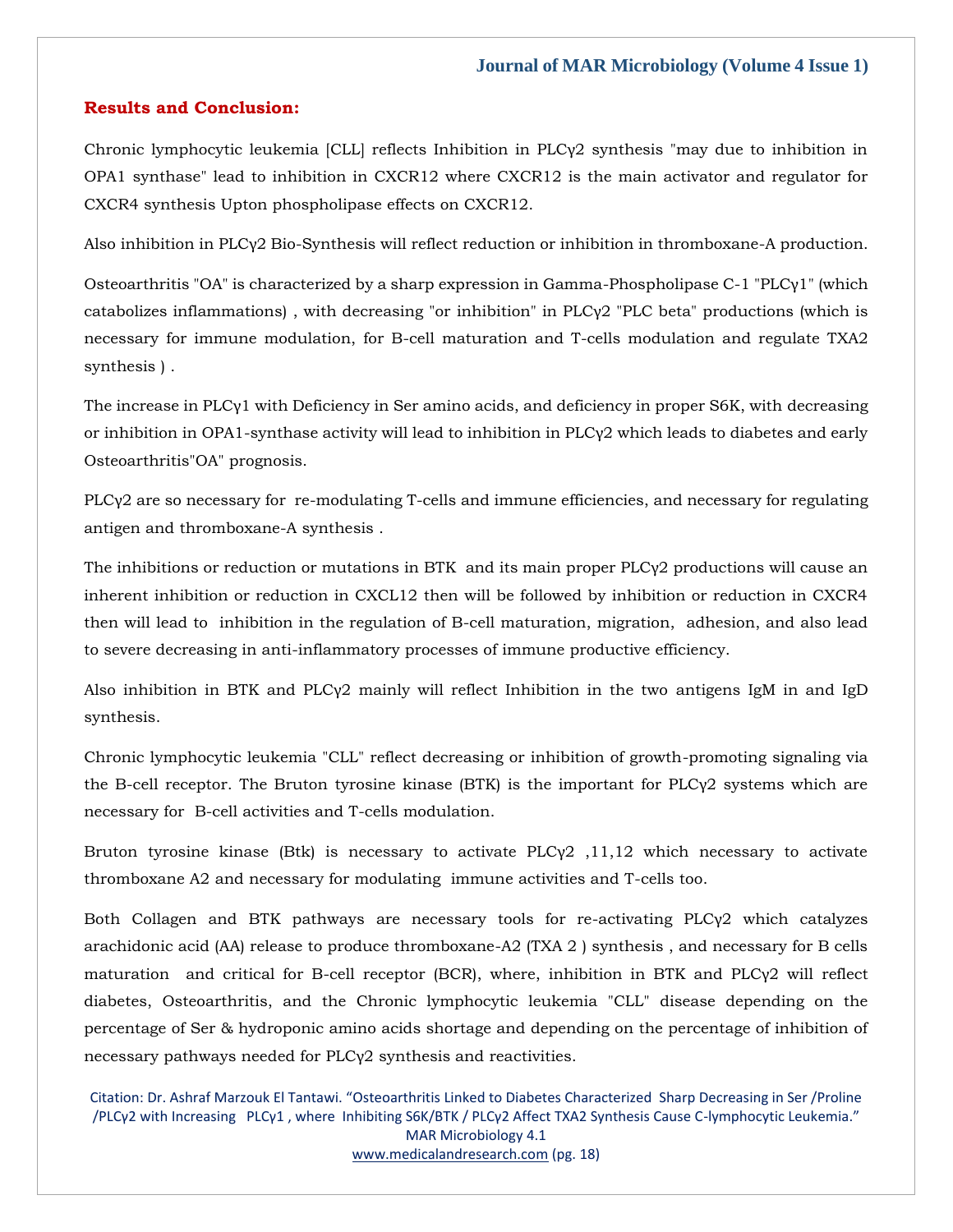Also, inhibition in the availability of Ser, Tyr, Leu, Pro with inhibition in necessary hydrophobic amino acids synthesis and in BTK and then in PLCγ2 can lead to Osteosarcoma which is a cancer case that produces immature bone (due to mutins in PLCγ2 and TLR4 productions ) found at the end of long bones, often around the knee.

Deficiency in proline with inhibition in Ser, Tyr, leu (or mutations in synthase) and in specific betasubunits-calcium carrier can reflect mutations in the PLCγ2 (beta subunits) productions due to deficiency in proper beta-oxidation that can lead to deficiency or inhibition in the PLCγ2 and PLC alpha, and in MHC class two, that will lead to deficiency or inhibition "or mutations" in "SIRPα1 and in TLR4, PD-L1 then in PD-L1" lead to isolations to that area (due to precipitation of the un functioned calcium by PLCs) that can lead to mutated immature bone and tissue synthesis.



Figure 1

Citation: Dr. Ashraf Marzouk El Tantawi. "Osteoarthritis Linked to Diabetes Characterized Sharp Decreasing in Ser /Proline /PLCγ2 with Increasing PLCγ1 , where Inhibiting S6K/BTK / PLCγ2 Affect TXA2 Synthesis Cause C-lymphocytic Leukemia." MAR Microbiology 4.1 [www.medicalandresearch.com](http://www.medicalandresearch.com/) (pg. 19)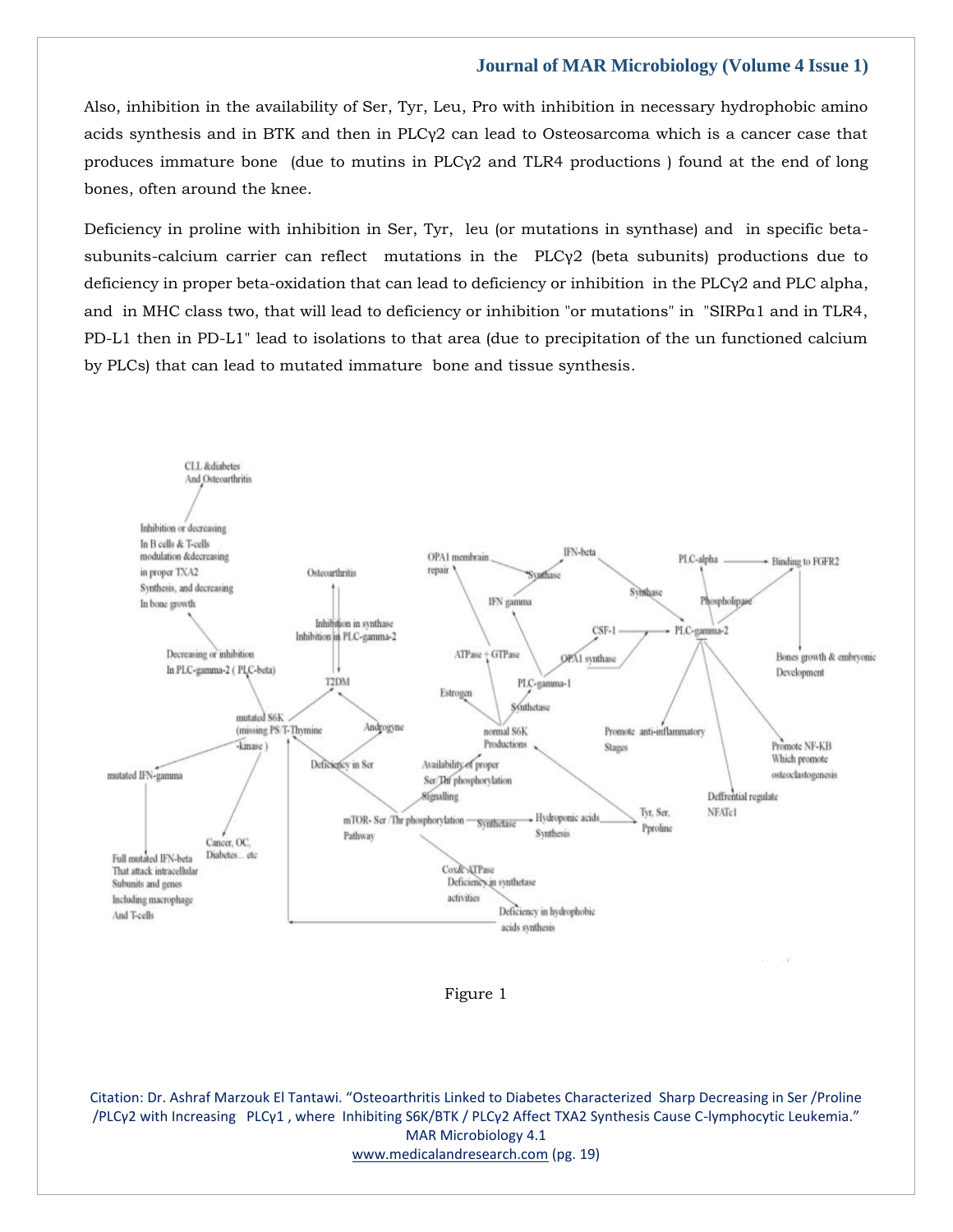



#### Conflict Of Interest Statement:

The author declares that the research work has been conducted in the absence of any commercial or financial relationships, that could be construed as a potential conflict of interest.

Citation: Dr. Ashraf Marzouk El Tantawi. "Osteoarthritis Linked to Diabetes Characterized Sharp Decreasing in Ser /Proline /PLCγ2 with Increasing PLCγ1 , where Inhibiting S6K/BTK / PLCγ2 Affect TXA2 Synthesis Cause C-lymphocytic Leukemia." MAR Microbiology 4.1 [www.medicalandresearch.com](http://www.medicalandresearch.com/) (pg. 20)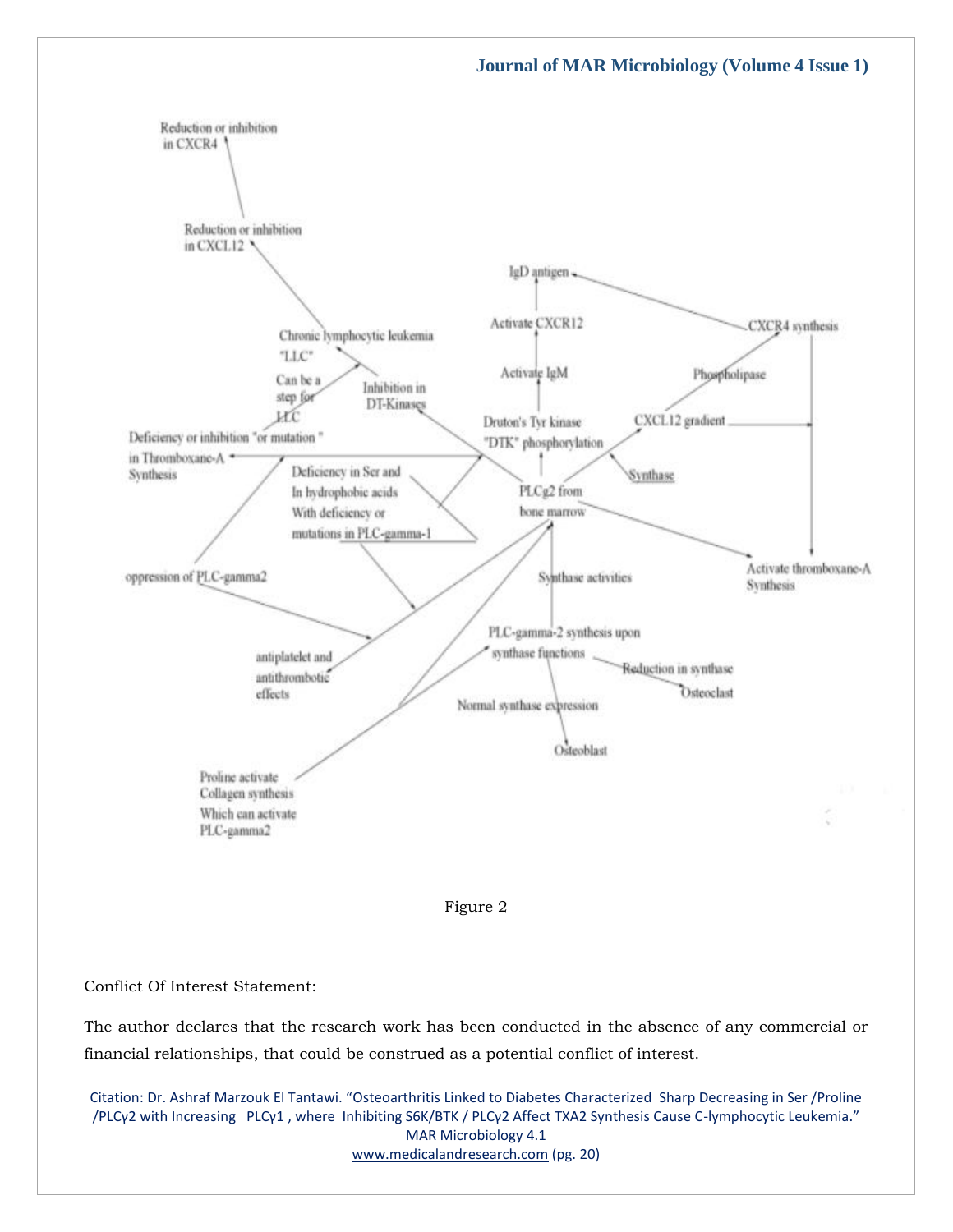# **References**

1. "Disruption of Phosphoinositide-Specific Phospholipases Cγ1 Contributes to Extracellular Matrix Synthesis of Human Osteoarthritis Chondrocytes" August 2014 International Journal of Molecular Sciences 15(8):13236-46 DOI:10.3390/ijms150813236 PubMed.

2. "PLCγ1 inhibition-driven autophagy of IL-1β-treated chondrocyte confers cartilage protection against osteoarthritis, involving AMPK, Erk and Akt" Xiaolei Chen,Yue Wang,Ning Qu,Bing Zhang,Chun Xia First published: 28 December 2020 https://doi.org/10.1111/jcmm.16245

3. Ashraf M El T. "An In-Depth Study of TCA cycles, OPA1, S6K1, ATPase, TLR4, MHC-class-I, GCs, and IFNs Biosynthesis, and Their Roles of Deficiency in Diabetes, Asthma, Cancer, etc. and the NAD Roles in their Activities". 2021- 4(6) OAJBS.ID.000331. DOI:10.38125/OAJBS.000331

4. Yu, M., Chen, Y., Zeng, H. et al. "PLCγ-dependent mTOR signalling controls IL-7-mediated early B cell development". Nat Commun 8, 1457 (2017). https://doi.org/10.1038/s41467-017-01388-5

5. Citation: Ashraf Marzouk El Tantawi (2021) "An In-Depth Study of TCA cycles, OPA1, S6K1, ATPase, TLR4, MHC-class-I, GCs, and IFNs Bio-Synthesis, and  $\cdot$  eir Roles of De $\cdot$  ciency in Diabetes, Asthma, Cancer, etc and the NAD Roles in  $\cdot$ eir Activities". Japan Journal of Clinical & Medical Research. SRC/JJCMR-118. DOI: doi.org/10.47363/JJCMR/2021(1)115Jap

6A\*. Ashraf M El T. An In-Depth Study of TCA cycles, OPA1, S6K1, ATPase, TLR4, MHC-class-I, GCs, and IFNs Biosynthesis, and Their Roles of Deficiency in Diabetes, Asthma, Cancer, etc. and the NAD Roles in their Activities. 2021- 4(6) OAJBS.ID.000331. DOI: 10.38125/OAJBS.000331

6. The role of PLCγ2 in immunological disorders,, cancer, and neurodegeneration Received for publication, October 13, 2020, and in revised form, June 15, 2021 Published, Papers in Press, June 19, 2021,<https://doi.org/10.1016/j.jbc.2021.100905> Jacob T. Jackson , Elisabeth Mulazzani, Stephen L. Nutt,, and Seth L. Masters

7. "Type 2 diabetes mellitus and osteoarthritis" Author links open overlay panel Nicola Veronesea André Scheent https://doi.org/10.1016/j.semarthrit.2019.01.005

8. "Insulin Activates ATP-Sensitive K+ Channels in Pancreatic β-Cells Through a Phosphatidylinositol 3- Kinase–Dependent Pathway Farrukh A. Khan, Paulette B. Goforth, Min Zhang and Leslie S. Satin +Author Affiliations Diabetes 2001 Oct; 50(10): 2192-2198. https://doi.org/10.2337/diabetes.50.10.2192

Citation: Dr. Ashraf Marzouk El Tantawi. "Osteoarthritis Linked to Diabetes Characterized Sharp Decreasing in Ser /Proline /PLCγ2 with Increasing PLCγ1 , where Inhibiting S6K/BTK / PLCγ2 Affect TXA2 Synthesis Cause C-lymphocytic Leukemia." MAR Microbiology 4.1 [www.medicalandresearch.com](http://www.medicalandresearch.com/) (pg. 21)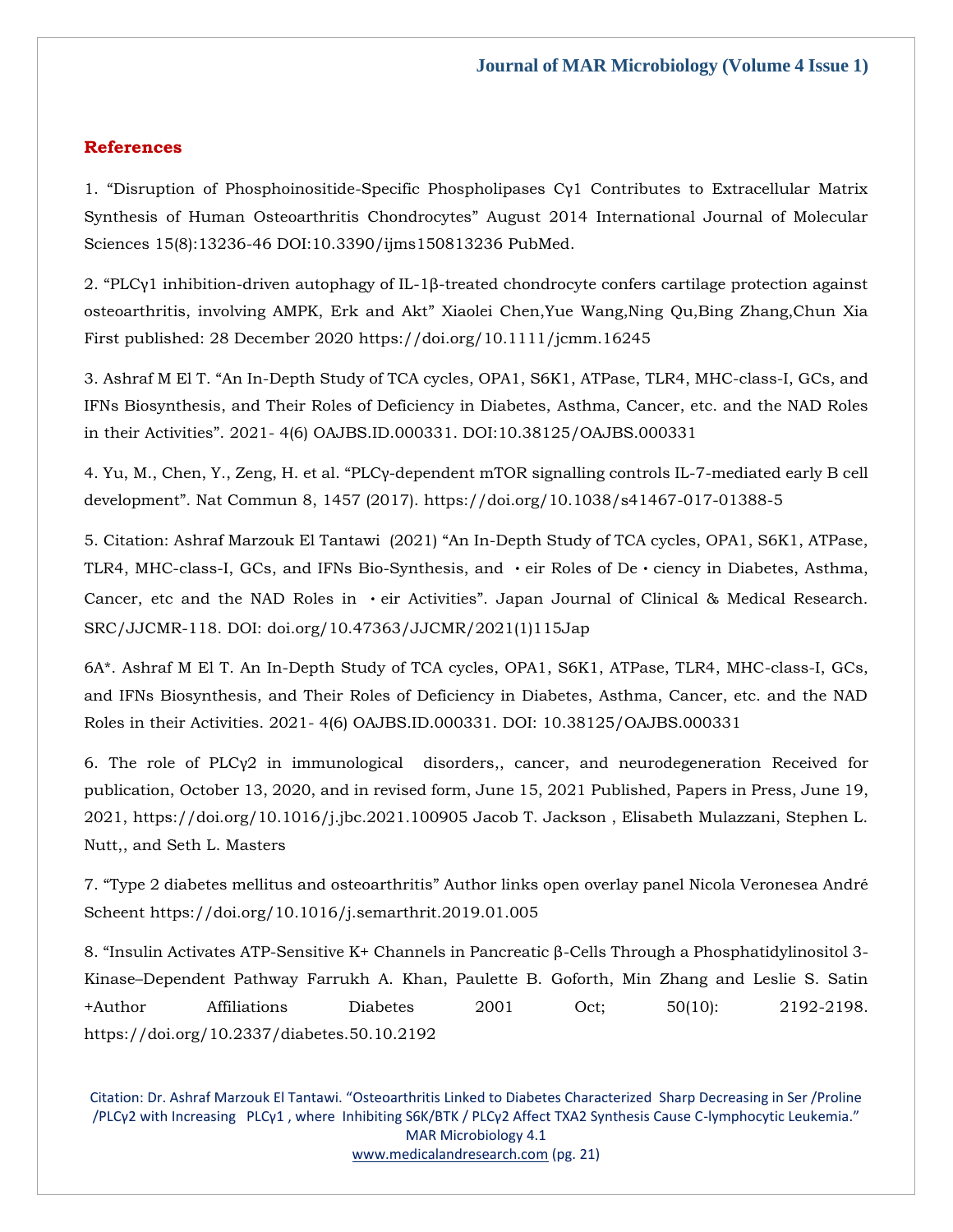9. "The roles of protein tyrosine phosphatases in bone-resorbing osteoclasts" Author links open overlay panelMoranShalevAriElson <https://doi.org/10.1016/j.bbamcr.2018.07.005> Molecular Cell Research Volume 1866, Issue 1, January 2019, Pages 114-123.

10. "Tyrosine phosphatases as regulators of skeletal development and metabolism" Katherine R. Schiller,Laura J. Mauro published: 28 July 2005 https://doi.org/10.1002/jcb.20515

11. Buckbinder L, Crawford DT, Qi H, Ke HZ, Olson LM, Long KR, Bonnette PC, Baumann AP, Hambor JE, Grasser WA 3rd, Pan LC, Owen TA, Luzzio MJ, Hulford CA, Gebhard DF, Paralkar VM, Simmons HA, Kath JC, Roberts WG, Smock SL, Guzman-Perez A, Brown TA, Li M. Proline-rich tyrosine kinase 2 regulates osteoprogenitor cells and bone formation, and offers an anabolic treatment approach for osteoporosis. Proc Natl Acad Sci U S A. 2007 Jun 19;104(25):10619-24. doi: 10.1073/pnas.0701421104. Epub 2007 May 30. PMID: 17537919; PMCID: PMC1880863.

12. Timsah Z, Ahmed Z, Lin CC, Melo FA, Stagg LJ, Leonard PG, Jeyabal P, Berrout J, O'Neil RG, Bogdanov M, Ladbury JE. "Competition between Grb2 and Plcγ1 for FGFR2 regulates basal phospholipase activity and invasion". Nat Struct Mol Biol. 2014 Feb;21(2):180-8. doi: 10.1038/nsmb.2752. Epub 2014 Jan 19. PMID: 24440983.

13. Zhu L, Jones C, Zhang G. "The Role of Phospholipase C Signaling in Macrophage-Mediated Inflammatory Response". J Immunol Res. 2018 Feb 8;2018:5201759. doi: 10.1155/2018/5201759. PMID: 30057916; PMCID: PMC6051040.

14. Cellular Signalling Volume 73, September 2020, 109673 "The adaptor protein APS modulates BCR signalling in mature B cells" Author links open overlay panelElisabettaDondiabLauraVelazquezab1 https://doi.org/10.1016/j.cellsig.2020.109673

15. "Phospholipase Cγ1 (PLCγ1) Controls Osteoclast Numbers via Colony-stimulating Factor 1 (CSF-1) dependent Diacylglycerol/β-Catenin/CyclinD1 Pathway" Zhengfeng Yang, Seokho Kim, [...], and Roberta Faccio Yang, Seokho Kim, [...], and Roberta Faccio Article information J Biol Chem. 2017 Jan 27; 292(4): 1178–1186. Published online 2016 Dec 9. doi: 10.1074/jbc.M116.764928 PMCID: PMC5270464 PMID: 27941021

16. Mun, S.H., Park, P.S.U. & Park-Min, KH. The M-CSF receptor in osteoclasts and beyond. Exp Mol Med 52, 1239–1254 (2020). https://doi.org/10.1038/s12276-020-0484-z

17.Gao B, Xu W, Wang Y, Zhong L, Xiong S. Induction of TRIM22 by IFN-γ Involves JAK and PC-PLC/PKC, but Not MAPKs and pI3K/Akt/mTOR Pathways. J Interferon Cytokine Res. 2013 Oct;33(10):578-87. doi: 10.1089/jir.2012.0170. Epub 2013 May 9. PMID: 23659673; PMCID: PMC3793658.

Citation: Dr. Ashraf Marzouk El Tantawi. "Osteoarthritis Linked to Diabetes Characterized Sharp Decreasing in Ser /Proline /PLCγ2 with Increasing PLCγ1 , where Inhibiting S6K/BTK / PLCγ2 Affect TXA2 Synthesis Cause C-lymphocytic Leukemia." MAR Microbiology 4.1 [www.medicalandresearch.com](http://www.medicalandresearch.com/) (pg. 22)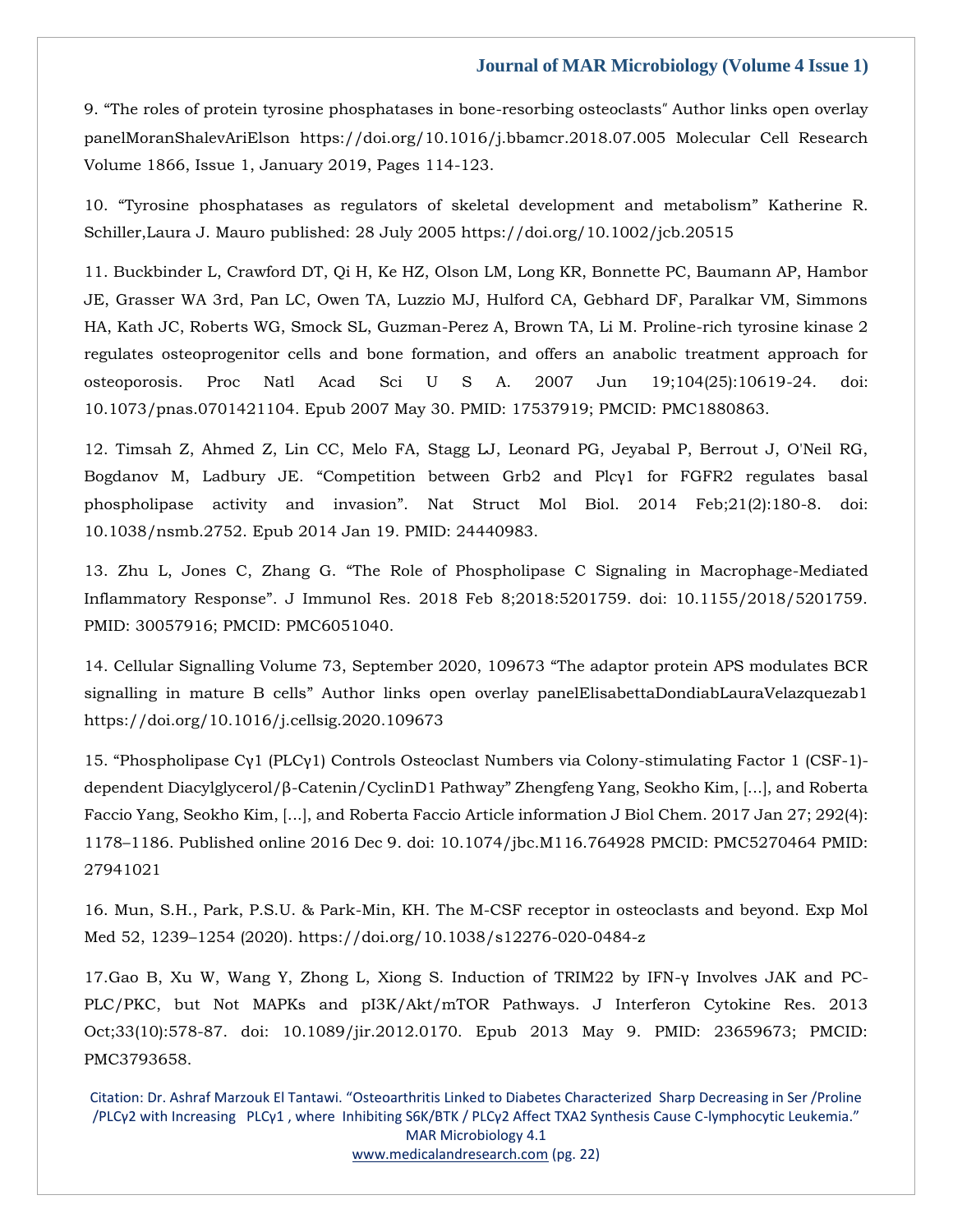18. Interferon-γ-induced Epithelial ICAM-1 Expression and Monocyte Adhesion "INVOLVEMENT OF PROTEIN KINASE C-DEPENDENT c-Src TYROSINE KINASE ACTIVATION PATHWAY\* Ya-Jen Chang Michael J. Holtzman Ching-Chow Chen Access DOI:https://doi.org/10.1074/jbc.M109924200

19. Lee, AM., States, D. Colony-stimulating factor-1 requires PI3-kinase-mediated metabolism for proliferation and survival in myeloid cells. Cell Death Differ 13, 1900–1914 (2006). https://doi.org/10.1038/sj.cdd.4401884

20. Wang, H., Altomare, D., Skele, K. et al. Positive feedback regulation between AKT activation and fatty acid synthase expression in ovarian carcinoma cells. Oncogene 24, 3574–3582 (2005). https://doi.org/10.1038/sj.onc.1208463

21. "Phospholipase Cγ1 (PLCγ1) Controls Osteoclast Numbers via Colony-stimulating Factor 1 (CSF-1) dependent Diacylglycerol/β-Catenin/CyclinD1 Pathway" Zhengfeng Yang, Seokho Kim, [...], and Roberta Faccio J Biol Chem. 2017 Jan 27; 292(4): 1178–1186. Published online 2016 Dec 9. doi: 10.1074/jbc.M116.764928 PMCID: PMC5270464 PMID: 27941021

22. PLCγ2 regulates osteoclastogenesis via its interaction with ITAM proteins and GAB2 Dailing Mao, Holly Epple, [...], and Roberta Faccio J Clin Invest. 2006 Nov 1; 116(11): 2869–2879. Published online 2006 Oct 19. doi: 10.1172/JCI28775 PMCID: PMC1616195 PMID: 17053833

23. "Phospholipase Cγ2 Is Critical for Dectin-1-mediated Ca2+ Flux and Cytokine Production in Dendritic Cells" Shengli Xu, Jianxin Huo, [...], and Kong-Peng Lam J Biol Chem. 2009 Mar 13; 284(11): 7038–7046. doi: 10.1074/jbc.M806650200 PMCID: PMC2652331 PMID: 19136564

24. "Phospholipase C Gamma 2 Is Critical for Development of a Murine Model of Inflammatory Arthritis by Affecting Actin Dynamics in Dendritic Cells" Viviana Cremasco, Elisa Benasciutti, [...], and Roberta Faccio PLoS One. 2010; 5(1): e8909. Published online 2010 Jan 27. doi: 10.1371/journal.pone.0008909 PMCID: PMC2811739 PMID: 20111715

25. "Phospholipase Cγ2 plays a role in T-cell receptor signal transduction and T-cell selection1" Guoping Fu, Yuhong Chen, [...], and Renren Wen J Immunol. 2012 Sep 1; 189(5): 2326–2332. Published online 2012 Jul 25. doi: 10.4049/jimmunol.1103458 PMCID: PMC3528184

26. "Properdin and factor H production by human dendritic cells modulates their T‐cell stimulatory capacity and is regulated by IFN‐γ" Karen O. Dixon, Joseph O'Flynn, [...], and Cees van Kooten. Eur J Immunol. 2017 Mar; 47(3): 470–480. Published online 2017 Mar 13. doi: 10.1002/eji.201646703 PMCID: PMC5363362.

27. "The role of PLCγ2 in immunological disorders, cancer, and neurodegeneration" Author links open overlay panelJacob T.Jackson12‡Seth L.Masters234 https://doi.org/10.1016/j.jbc.2021.100905

Citation: Dr. Ashraf Marzouk El Tantawi. "Osteoarthritis Linked to Diabetes Characterized Sharp Decreasing in Ser /Proline /PLCγ2 with Increasing PLCγ1 , where Inhibiting S6K/BTK / PLCγ2 Affect TXA2 Synthesis Cause C-lymphocytic Leukemia." MAR Microbiology 4.1 [www.medicalandresearch.com](http://www.medicalandresearch.com/) (pg. 23)